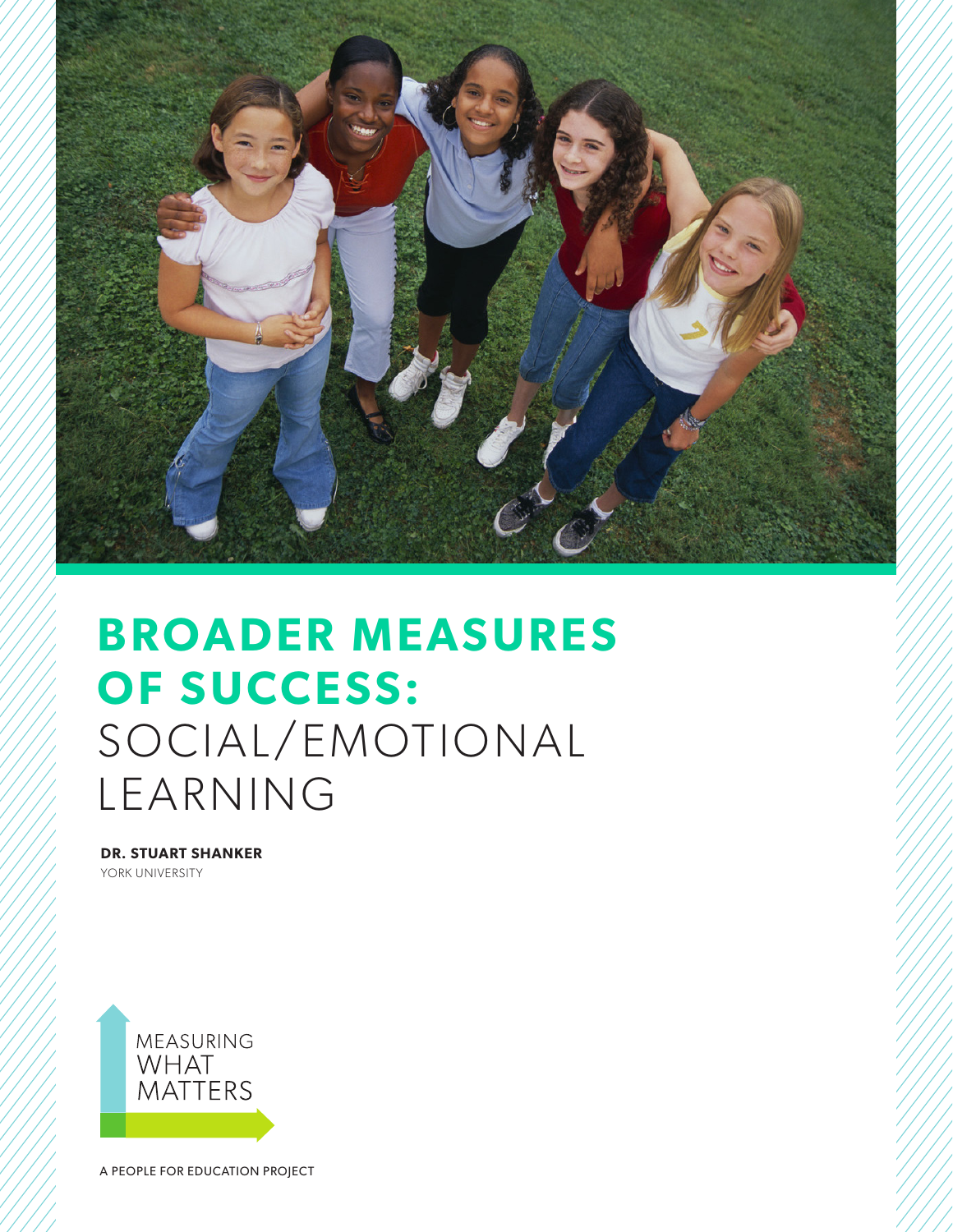#### © Measuring What Matters, People for Education, 2014

People for Education is a registered charity working to support public education in Ontario's English, French and Catholic schools. Charitable No. 85719 0532 RR0001

641 Bloor Street West, Toronto, ON M6G 1L1 Phone: 416-534-0100 or 1-888-534-3944 Email: info@peopleforeducation.ca

#### MEASURING WHAT MATTERS

People for Education – working with experts from across Canada – is leading a multi-year project to broaden the Canadian definition of school success by expanding the indicators we use to measure schools' progress in a number of vital areas.

#### NOTICE OF COPYRIGHT AND INTELLECTUAL PROPERTY

The Measuring What Matters reports and papers were developed in partnership with lead authors of each domain paper. Permission to photocopy or otherwise reproduce copyrighted material published in this paper should be submitted to Dr. Stuart Shanker at stuartshanker@gmail.com or People for Education at info@peopleforeducation.ca.

#### DOCUMENT CITATION

This report should be cited in the following manner:

Shanker, S. (2014). *Broader Measures for Success: Social/Emotional Learning*. In Measuring What Matters, People for Education. Toronto: November 8, 2014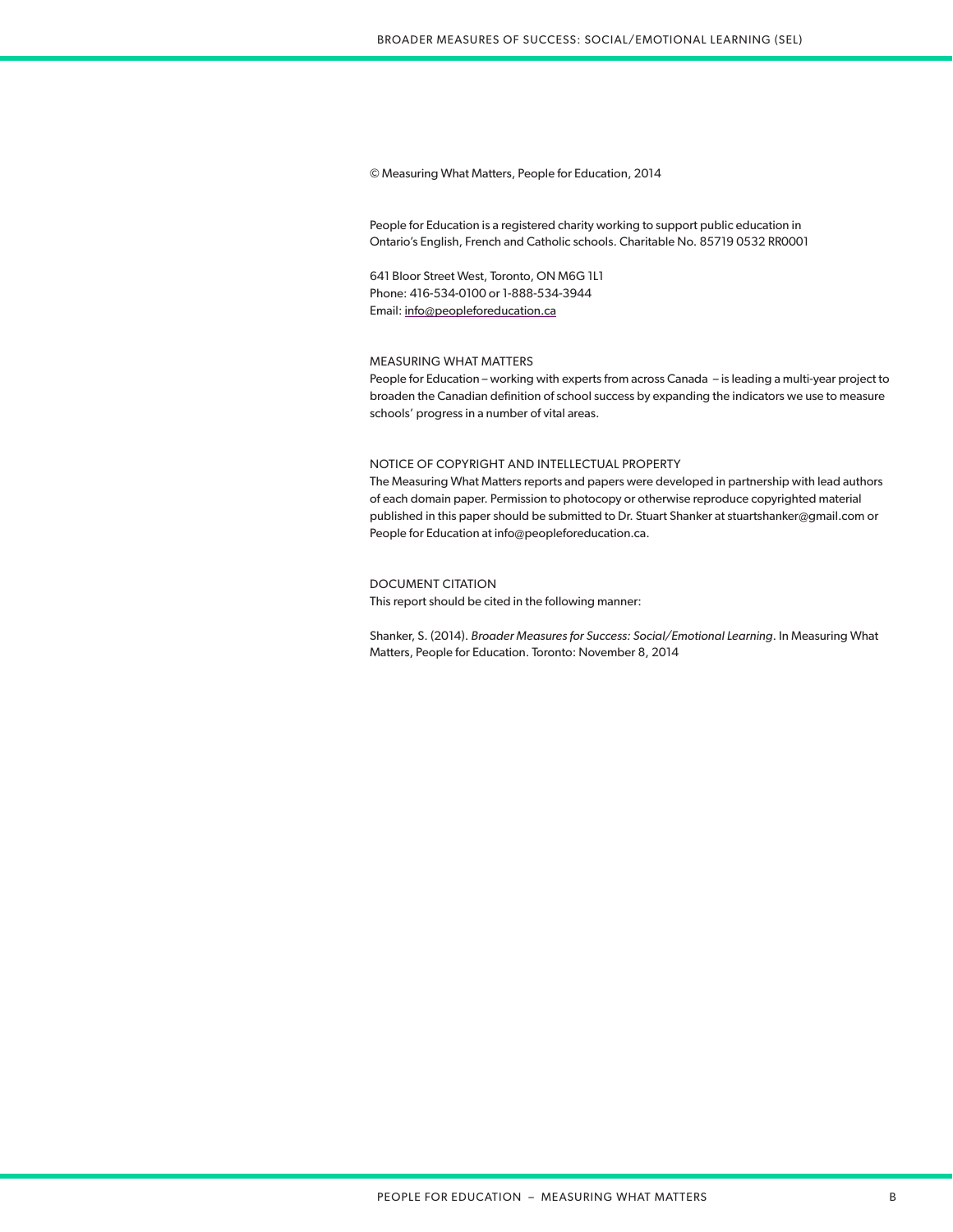# **TABLE OF CONTENTS**

- THE IMPORTANCE OF SOCIAL AND EMOTIONAL DEVELOPMENT **1**
- THE FIVE 'CORE COMPETENCIES' **2**
- HOW SCHOOLS CAN FURTHER PROMOTE SOCIAL/EMOTIONAL LEARNING **4**
- Schools are a Natural Social/Emotional Learning Environment 4
- The Rise of SEL 4
- HOW SCHOOLS CULTIVATE THESE COMPETENCIES **7**
- The School Environment 7
- The Teacher-Student Relationship 8
- Positive Learning Environments 10
- REVIEW OF OUTCOMES **11**
- SUMMARY OF FINDINGS **12**
- MEASURING SEL **12**
- INTEGRATING SEL WITH THE OTHER AREAS BEING REVIEWED **14**
- REFERENCES 16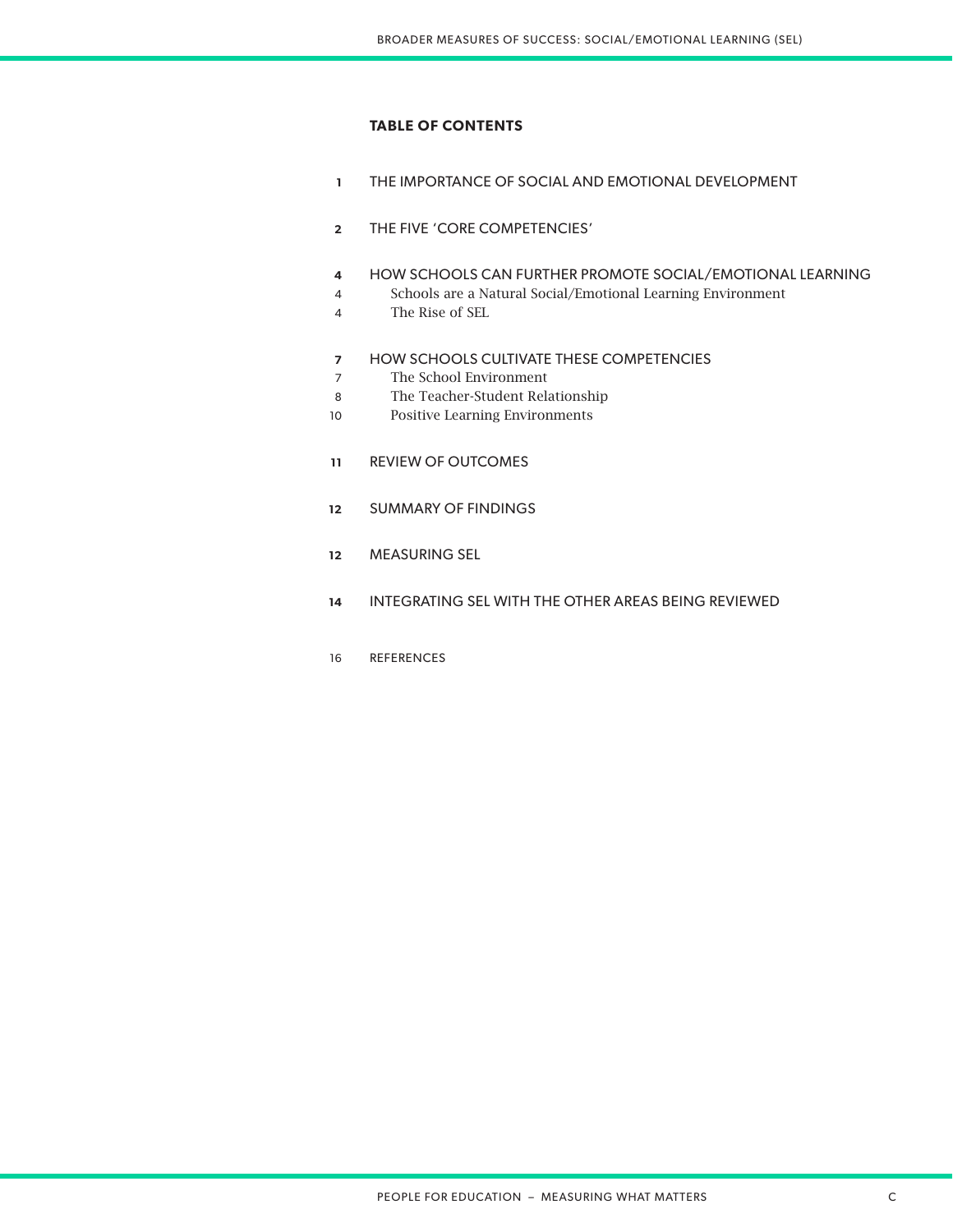# **1. THE IMPORTANCE OF SOCIAL AND EMOTIONAL DEVELOPMENT**

We have seen a revolution – or perhaps evolution would be a more appropriate term – in educational thinking over the past twenty years. The seeds for this transformation were laid in the 1960s and '70s, in the seminal works of thinkers such as Sylvan Tomkins (1962, 1963), John Bowlby (1965, 1969), Erik Erikson (1968), and Margaret Mahler (1975). Instead of seeing reason and emotion as belonging to separate and independent faculties (the former controlling the latter), they argued that social, emotional and cognitive processes are all bound together in a seamless web.

The scientists who followed in their footsteps have greatly deepened our understanding of the complex interrelationships that develop between these processes (e.g., Fogel, 1993; Gottlieb, 1997; Greenspan, 1997; Frijda, 2000; Campos, Frankel, & Camras, 2004; Fogel, King, & Shanker, 2007). Neuroscientists have now shown that the systems in the prefrontal cortex subserving social and cognitive processes are inextricably tied to the sub-cortical systems subserving emotional functioning (Damasio, 1996; Schore, 1996; LeDoux, 1998; Tucker, 2007; Davidson, 2012; Siegel, 2014).

This 'dynamic systems' view of the mind and brain (Ridley, 2003; Lewis, 2005; Shenk, 2010) has inspired an equally profound revolution in educational thinking. The Social and Emotional Learning (SEL) movement emerged at a conference hosted by the Fetzer Institute in 1994, giving birth to the Collaborative for Academic, Social and Emotional Learning (CASEL). An article that appeared in the October 2, 1995 issue of TIME magazine epitomized the speed at which this new way of thinking was taking hold. In bold letters on the front cover they raised the question, "What's Your EQ," and below this the answer: "It's not your IQ. It's not even a number. But emotional intelligence may be the best predictor of success in life, redefining what it means to be smart."

Developmental psychologists began looking carefully at the role of social and emotional functioning on children's psychological wellbeing (e.g., Izard *et al*., 2001; Eisenberg *et al*.,2004; Denham, Ji, & Hamre, 2010). Meanwhile, educational theorists were pursuing the idea that emotional intelligence is more important than IQ as far as academic attainment is concerned (Salovey & Mayer, 1990; Goleman, 1995; Shonkoff & Phillips, 2000; Denham, Wyatt, Bassett, Echeverria, & Know, 2009) and arguing that it is equally important to understand those aspects of the school experience that enhance social and emotional development (Darling, Caldwell, & Smith, 2005; Feldman & Matjasko, 2005).

Two decades of research have now settled on five core aspects of socialemotional functioning that are thought to be critical for a child's wellbeing and educational attainment. These are:

- 1. Self-awareness
- 2. Self-management
- 3. Social awareness
- 4. Interpersonal relations
- 5. Decision-making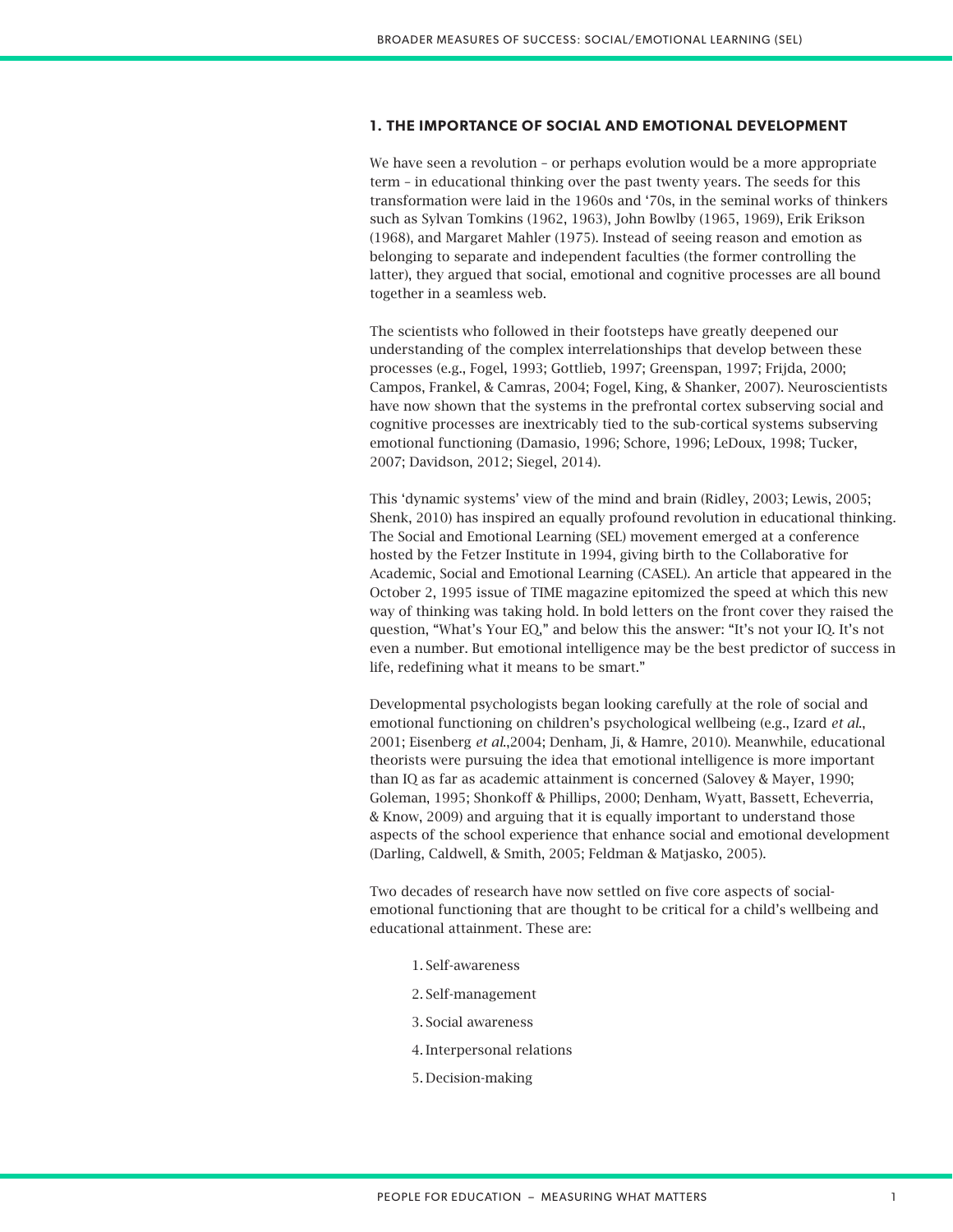This paper explains why these five core competencies are so important for success in life and school; considers the many ways in which schools promote the development of these core competencies; and reflects on how measuring Social and Emotional Learning in schools can further enhance this critical benefit of the educational experience.

# **2. THE FIVE 'CORE COMPETENCIES'**

## 2.1 SELF-AWARENESS

Self-awareness refers to students' ability to identify and describe their own emotions; to understand why they feel the way they do; to recognize what others are feeling and why; to maintain an accurate sense of their capacity to succeed in a variety of situations; and to understand their own needs and values (Yoder, 2014). It is also important that students develop an accurate understanding of themselves, such as their learning styles, strengths, and areas that need improvement (Zimmerman, 1990).

Study after study has shown that when this core competence is higher students score higher on life satisfaction measures; stay in school longer; and have higher levels of social and professional success (Berk & Shanker, 2005). Students who do not possess this core competence are more likely to experience increased mental health problems and lower academic achievement (Cichetti, Ackerman, & Izard, 1995; Eisenberg *et al*., 1995; Zimmerman, 1995; Eisenberg *et al*., 1997; Saarni, 1999; Blair, 2002; Southam-Gerow & Kendall, 2002; Denham, von Salisch, Olthof, Kochanoff, & Caverly, 2002-2004; Pollatos, Gramann, & Schandry, 2007). Furthermore, students with poor self-awareness show markedly higher levels of externalizing disorders, such as aggression, bullying, oppositional defiance, and conduct disorder (Zahn-Waxler, Iannotti, Cummings, & Denham, 1990; Factor, Rosen, & Reyes, 2013).

#### 2.2 SELF-MANAGEMENT

Meta-cognitive skills – skills for managing one's own learning and emotions – are often included in this competence. These include such skills as being able to monitor and manage academic goals and develop personalized learning strategies to master academic material. Students need to know how to form strategies for setting short and long-term goals; plan thoughtfully and thoroughly; stay on task; manage their personal and interpersonal stresses; and develop positive motivation and a sense of hope and optimism.

More generally, this competence refers to the student's ability to deal with stress and manage emotions. It is particularly important that they learn how to verbalize and develop strategies to manage their anxiety, anger, and depression. They need to acquire skills for controlling their impulses, and where needed, their aggressive or antisocial tendencies. Moreover, as important as it is for some students to develop 'down-regulating' strategies to help themselves calm down when they are agitated or angry, it is no less important to help them acquire constructive 'up-regulating' strategies for addressing their feelings of listlessness or lethargy.

Numerous studies have established that the better a student masters this competence the higher their levels of self-esteem and self-efficacy. Students who do not develop this core competence are at a significantly greater risk of emotional problems, internalizing and externalizing disorders, attentional problems, and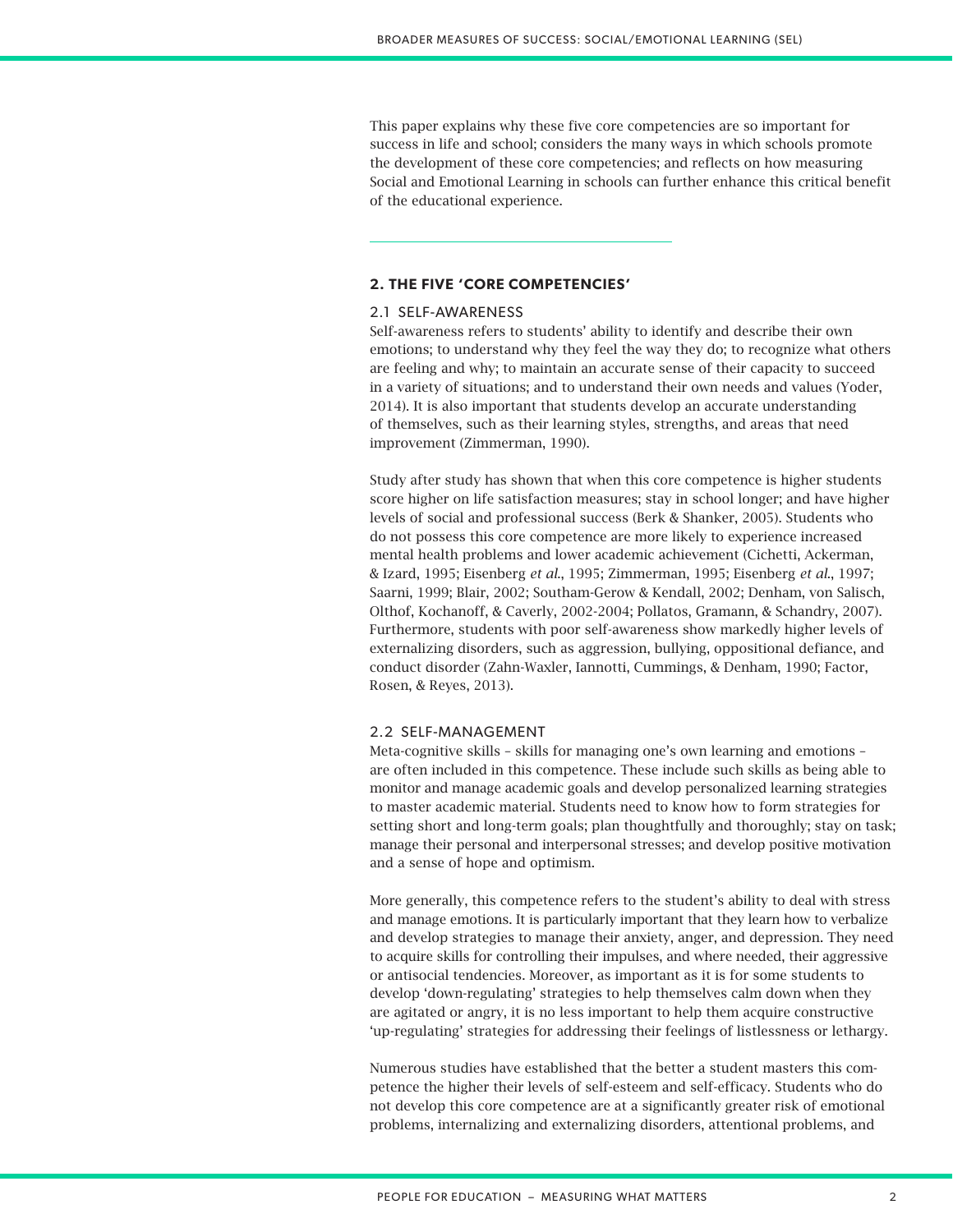poor academic outcomes (Mischel, Shoda, & Rodriguez, 1989; Kochanska, Murray, & Coy, 1997; Saarni, 1999; Tremblay, 2000; Vitaro, Brendgen, & Tremblay, 2002; Silk, Steinberg, & Morris, 2003; McCain, Mustard, & Shanker, 2007; Caprara *et al.*  2008; Moffitt *et al.* 2011; Spoon, Cicchetti, & Rogosch, 2013). Students who do not develop this core competency are also at a heightened risk of physical health problems as Ferguson notes in his paper on physical and mental health.

# 2.3 SOCIAL AWARENESS

Students must be able to take others' perspectives into account and to empathize with others. They need to be able to predict others' feelings and reactions, as well as recognize emotional cues to their own actions or utterances (Loverland, 2005). They also need to learn how to adapt to the mood of a group and understand – and respect – other points of view. Especially important in this regard is to recognize and appreciate diversity.

The recent review by Eisenberg , Spinrad, & Morris (2014) reveals that welldeveloped social awareness is associated with positive social adjustment, reduced bullying, better prosocial tendencies, and enhanced emotion regulation. Schonert-Reichl, Smith, Zaidman-Zait, & Hertzman (2012) have shown that fostering this core competence results in more prosocial behaviour. Lovett & Sheffield (2007) also showed that low levels of this core competence are associated with higher levels of aggression in adolescents.

## 2.4 INTERPERSONAL RELATIONSHIPS

Competence in interpersonal relationships involves students' ability to develop and maintain healthy friendships; to address interpersonal conflict; to be aware of their own communication skills; to manage and express their emotions effectively; and to build relationships with those who can be resources when help is needed. These attributes are vital for students' long-term success. Students need to learn how to engage in cooperative learning and work toward group goals, how to develop leadership skills, and how to resist inappropriate social pressures. The abilities to resist negative social pressures, resolve interpersonal conflict, seek help when needed, and work well with others are important dimensions of interpersonal relationships.

Children who score low on this competence have been shown to have: poor interpersonal skills, generally low levels of self-esteem and lower levels of happiness (Rigby & Slee, 1993); higher levels of persistent antisocial behaviour and aggression (Zafarakis, 2013); trouble building strong relationships and managing inter-personal problems (Dunn & Herrera, 1997; Denham, 1998; Dunn & Hughes, 1998); and difficulty functioning effectively as part of a team (Eccles & Barber, 1999; Larson, 2000; Cherniss, 2000; Dulewicz & Higgs, 2000). Children who score high on this competence tend to be more prosocial and cooperative with higher levels of self-esteem, happiness, and an increased liking for school (Sroufe, Schork, Motti, Lawroski, & LaFreniere, 1984; Tinto, 1993; Ladd, Birch, & Buhs, 1999; Denham et al. 2001; Lemerise & Harper, 2014).

## 2.5 DECISION MAKING

Decision making refers to the ability to develop appropriate strategies to solve problems, whether academic, personal, or social. Students need to learn how to identify problems when making decisions and to generate alternatives. There is a strong personal and prosocial dimension to this competence: students need to become more self-reflective and self-evaluative; learn how to make decisions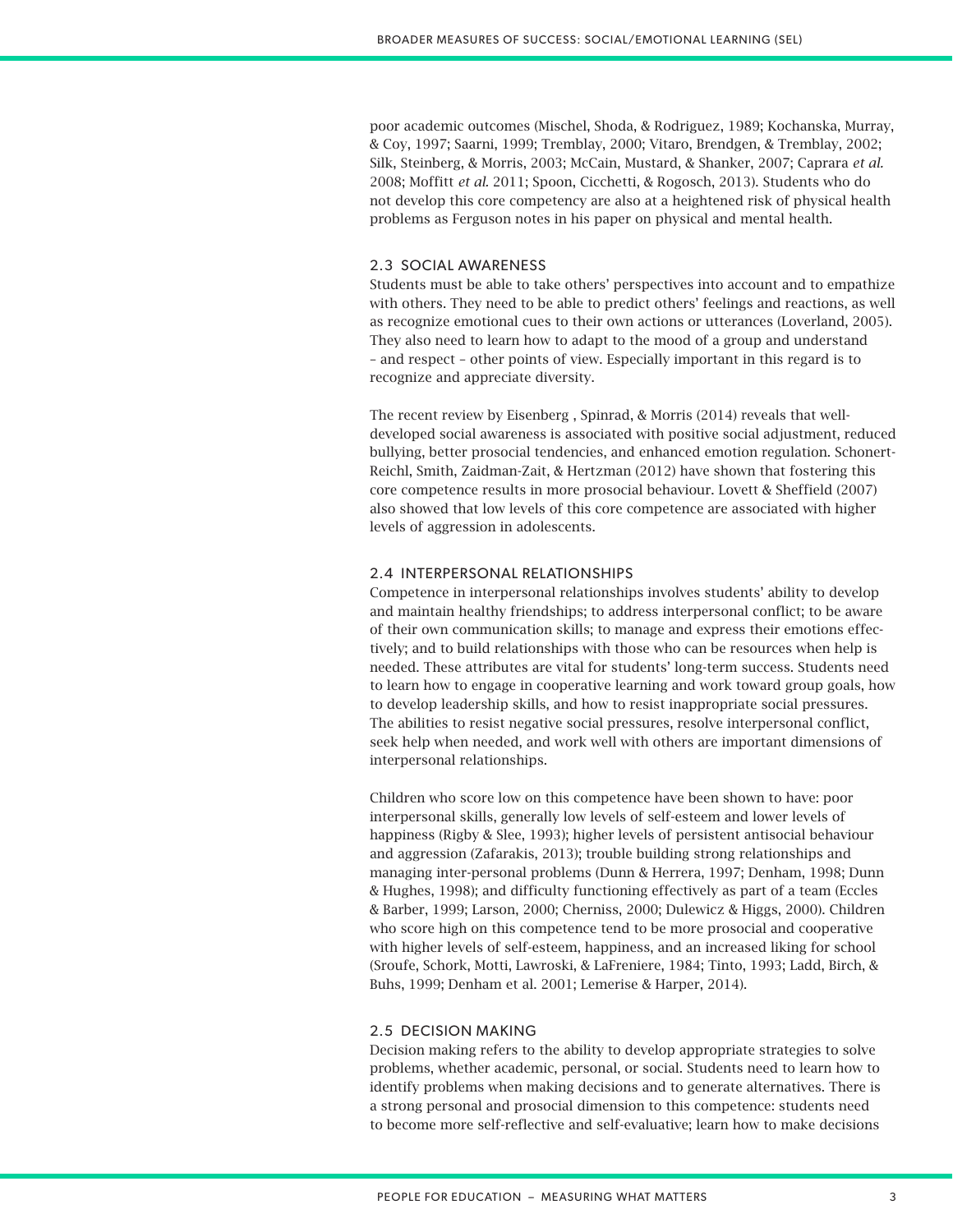... students need to become more self-reflective and selfevaluative; learn how to make decisions based on moral, personal, and ethical standards; recognize the importance of making responsible decisions that affect the individual, school, and community; learn how to negotiate fairly; and how to reflect on the impact of current choices on their future. Again, we are dealing here with core qualities for enjoying success in life.

based on moral, personal, and ethical standards; recognize the importance of making responsible decisions that affect the individual, school, and community; learn how to negotiate fairly; and how to reflect on the impact of current choices on their future. Again, we are dealing here with core qualities for enjoying success in life.

Students who develop this competence have been shown to have clear and motivating goals (Wyman, Cowan, Work, & Kerley, 1993; Tinto, 1993; Anderman & Midgley, 1997; Heckhausen, Wrosch, & Schulz, 2010), and rely on ethical standards when making their decisions. (Dienstbier, 1984; Colby & Damon, 1992; Kurtines & Gewirtz, 1996; Saarni, 1999). Students who score low on this competence have less capacity to manage stressful events and to develop effective strategies for addressing interpersonal and academic challenge (Compas, Malcarne, & Fondacaro, 1988). They also tend to engage in higher levels of antisocial, self-destructive, and socially disordered behaviour (Elias, Gara, Schuyler, Branden-Muller, & Sayette, 1991).

# **3. HOW SCHOOLS CAN FURTHER PROMOTE SOCIAL/EMOTIONAL LEARNING**

# 3.1 SCHOOLS ARE A NATURAL SOCIAL/EMOTIONAL LEARNING ENVIRONMENT

Canadian schools are responding vigorously to both the need and the opportunity to enrich the core competencies of Social and Emotional Learning. The Mental Health Strategy for Canada, released in 2012, has resulted in a number of important developments, such as the appointment of School Mental Health Professionals, Mental Health Literacy programs, and Caring and Safe School initiatives. These advances, together with formal SEL instruction are highly effective at enhancing students' self-awareness and self-management. Efforts to promote safe, caring and inclusive school environments, together with anti-bullying and restorative justice practices are having an important impact on students' social awareness and interpersonal relationships.

These recent innovations augment the many ways in which schools naturally enhance the development of students' core social and emotional competencies. So much more is involved here than, for example, mastering the rules for appropriate classroom behavior. When students are asked to assess their effort or reflect on how they might have made an argument stronger they are being coached in self-awareness. When they must address the consequences of failing to prepare properly for a test or complete an assignment they are learning an important lesson in self-management. Listening to other students answer questions or working with classmates on a project develops social awareness and interpersonal skills. Academic material itself develops such core competencies as learning how to retain information. Literature, for example, teaches important lessons about ethical standards and decision-making. Extracurricular activities – sports, music, drama, community service –are important for learning to work cooperatively with others as well as for experiencing team spirit.

# 3.2 THE RISE OF SEL

In order to augment these natural benefits of the educational experience, more and more schools have introduced Social-Emotional Learning (SEL) programs into their curriculum. The two fundamental principles underlying these programs are: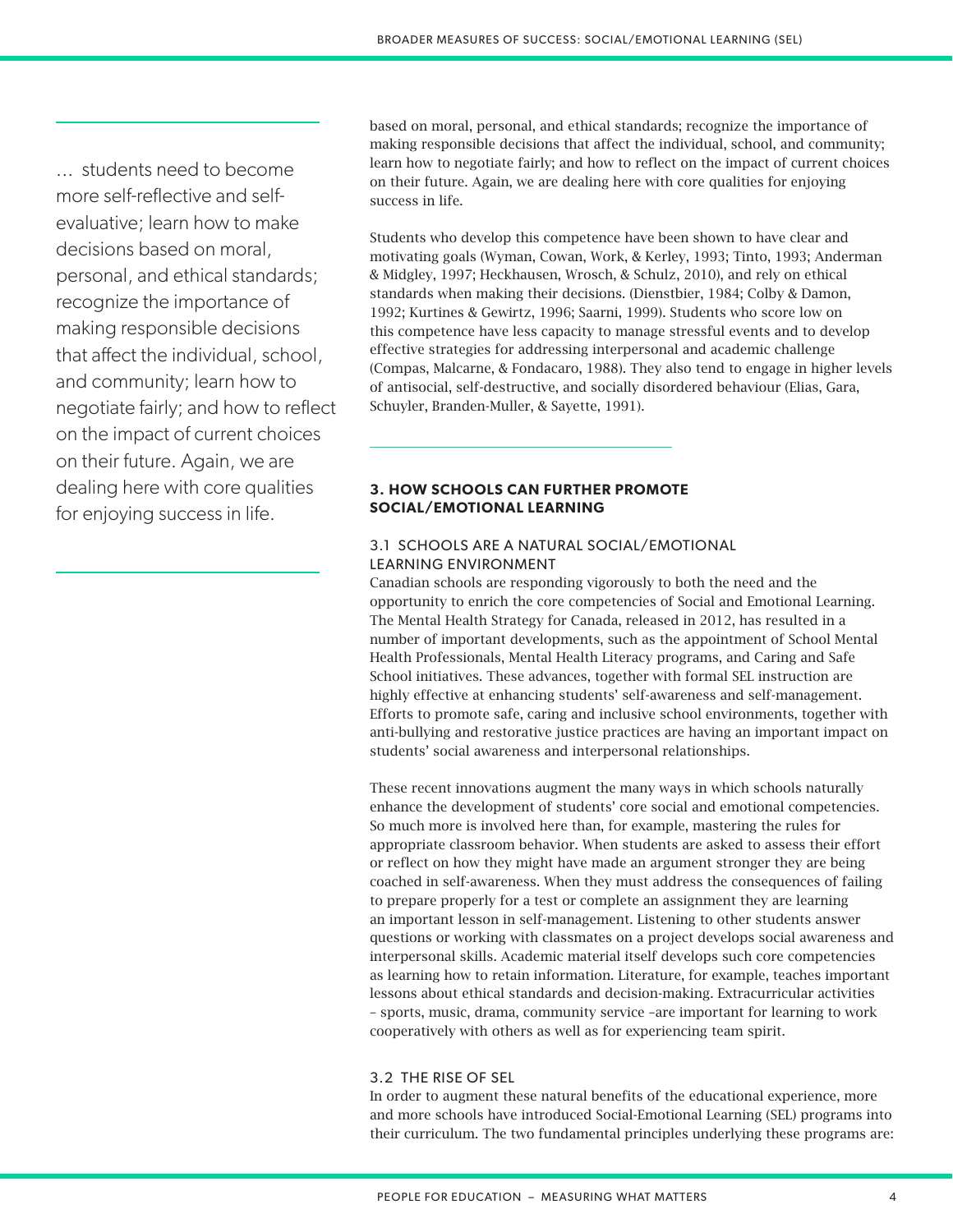- 1. Social and emotional competencies are as important as more formal academic skills
- 2. Students can learn social and emotional competencies in the same ways that they learn formal academic skills.

These programs have resulted in significant psychological and academic benefits, and have enabled us to develop a much clearer picture of the social and emotional benefits of school and how to enhance these effects. There are a number of ways in which the most salient features of these programs can be incorporated into the normal operations of schools.

#### 3.2.1. Child Development Project (CDP)

The Child Development Project (CDP) is a comprehensive elementary-school based (K - Gr. 6) program that emphasizes social awareness, interpersonal relationships, and positive development. It was originally developed with the San Ramon and Hayward school districts in California by the Developmental Studies Center in Oakland. There is promising evidence that the program is effective in terms of reducing anti-social behavior, drug and alcohol consumption, while enhancing reading comprehension and academic achievement test scores. In those schools where it is effective (approximately half) the effect sizes range from 0.41 to 1.10. In those schools where it was not effective, effect sizes ranged from -0.06 to 0.20. This disparity enabled researchers to look for the critical mediating variable. Further analysis showed that the program produced positive effects to the degree that it was successful in establishing a caring community in the school (Solomon, Watson, Delucchi, Schaps, & Battistich, 1996; Solomon, Battistich, Watson, Schaps, & Lewis, 2000; Battistich, Schaps, Watson, Solomon, & Lewis, 2000; Battistich, Schaps, & Wilson, 2004).

One of the most important lessons that we can take from CDP is the importance of having class meetings to talk about goals; learning activities for partners and small groups; and open-ended discussions on literature that are designed to enhance students' social, ethical, and intellectual development. CDP demonstrates the importance of schools striving to become "caring communities" where children feel valued, connected, and responsible to others. The project teaches us that schools can achieve this goal with classroom and school-wide community-building activities, an engaging curriculum, cooperative learning approaches, and an emphasis on literacy development.

#### 3.2.2. Promoting Alternative Thinking Strategies

Promoting Alternative Thinking Strategies (PATHS) is a multi-year, universal research-based SEL program for children in pre-kindergarten to Grade 6. The program promotes self and social awareness, self-management, interpersonal and decision-making skills.

Children receive lessons three times per week for a minimum of 20-30 minutes per session. These lessons teach children how to identify, label, express, assess, manage, and understand the difference between feelings and behaviours. PATHS also teaches children about controlling impulses, delaying gratification, managing stress, self-monitoring, understanding the perspective of others, problem-solving, decision-making, and developing a positive attitude towards life.

Evaluated in several large randomized control trials (Greenberg et al. 1995), PATHS is effective in increasing academic performance and positive social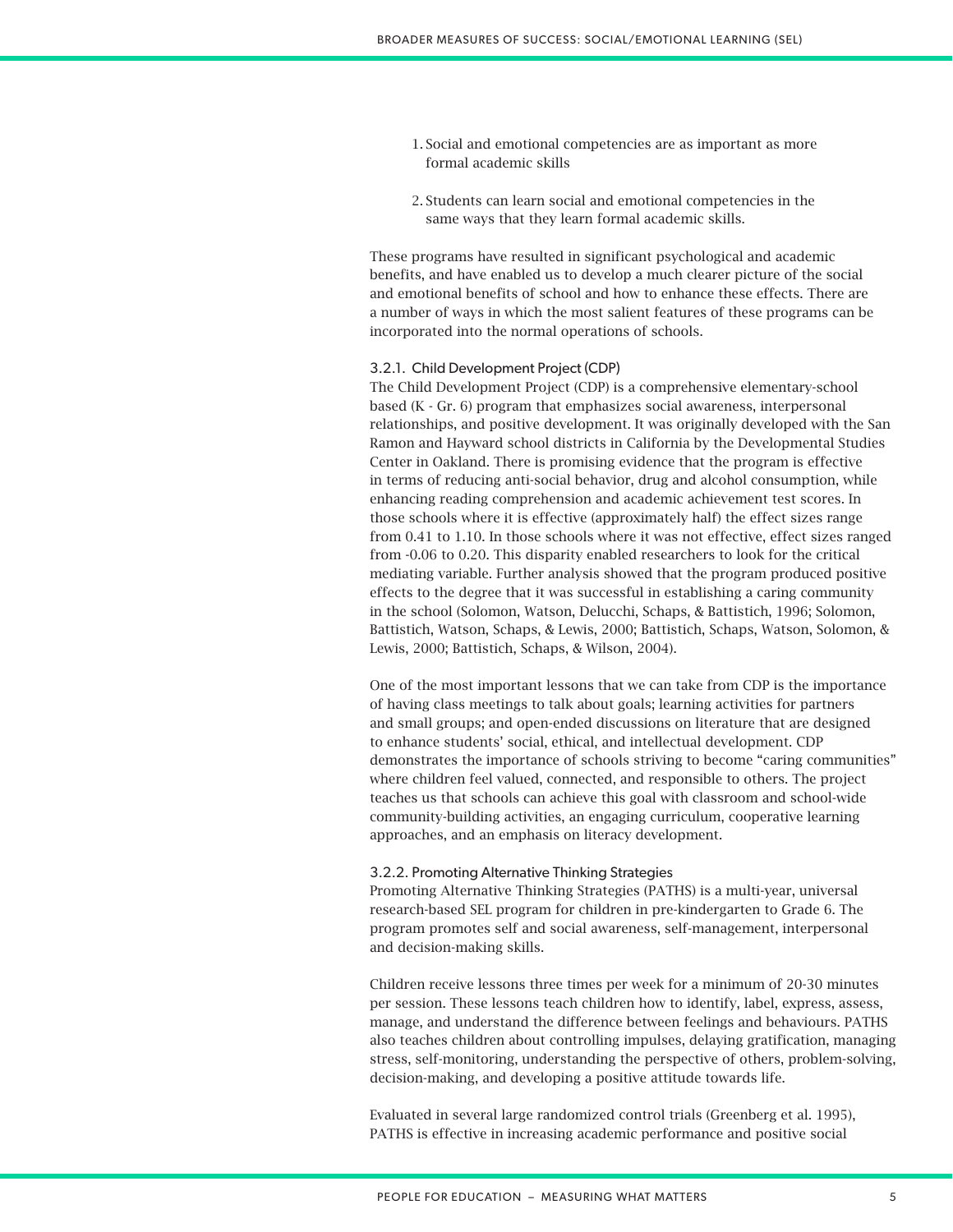behaviour, improving school climate and emotional attitudes and skills, and decreasing conduct problems and emotional distress. Effect sizes range in the small to moderate .15 - .24 range (Crean & Johnson, 2013). Where PATHS has been implemented, there have been significant improvements in social problemsolving skills, emotional recognition skills, reading achievement and non-verbal planning skills, and teacher and parent-rated social competence. Teacher ratings of behavior indicate significant improvements in social competence and in frustration tolerance (Greenberg & Kusche, 1998). Significant improvement for 5 to 7 year olds has been observed on all five subscales of the SDQ: emotional symptoms, conduct problems, hyperactivity, peer problems, and consideration, for the treatment schools but not for the comparison schools (Curtis & Norgate, 2007). Two-year follow-up results indicate significant benefits in the PATHS intervention group on teacher-reported aggression and ADHD (Malti, Ribeaud, & Eisner, 2011; Malti, Ribeaud, & Eisner, 2012).

One of the most important lessons we can learn from PATHS is how beneficial it is to embed activities that are designed to improve children's range of emotional vocabulary, their ability to provide appropriate personal examples of the experience of basic feelings, their beliefs that they can regulate their feelings, and their understanding of cues for recognizing feelings in others into the day-today operations of the classroom. There are countless opportunities for teachers to assign materials and engage in discussions that promote the development of empathy, peaceful conflict resolution, and responsible decision-making.

PATHS also has much to teach us about the importance of including special needs students in all of these activities. Special needs children who began PATHS with high rates of self-reported conduct problems and depressive symptoms had significant reductions at post-test and maintained these reductions for two years post-intervention. At a three-year follow-up, the trajectories for internalizing and externalizing behavior and depression continued to decline for intervention students, whereas control students' trajectories increased (internalizing/ externalizing) or declined at a lower rate (depression) (Kam, Greenberg, & Kusche, 2004).

## 3.2.3. Positive Action Program

The Positive Action Program (PAP) PAP uses an asset-building approach to intervention and prevention. It is designed to focus on and enhance student character and behaviour. It was developed in 1977 by Carol Gerber Allred and has undergone frequent additions over the years (Washburn et al. 2011). PAP teaches children how to engage in health promoting behaviours for all areas of the self (physical, intellectual, social, and emotional). There are approximately 140 15-minute lessons per grade, provided by teachers. In addition, there are school-climate, counsellor, community, and family member kits that encourage and reinforce the core competencies outlined in this paper.

Teachers report that children are highly engaged with the material (Schmidt, Flay, & Lewis, 2014). A recent study reported that PAP contributed to improving elementary school quality in terms of school safety; teacher, student and parent involvement; quality student support; and standards based learning (Snyder, Vuchnich, Acock, Washburn, & Flay, 2012). Recent randomized control studies support the effectiveness of the program. In a study conducted in 20 racially and ethnically diverse schools in Hawaii (half of the schools employed PAP while the other 10 acted as controls), beneficial effects were observed in school-level achievement and student achievement in math, reading and science. There was also a decrease in behaviours such as bullying, conduct problems, and absentee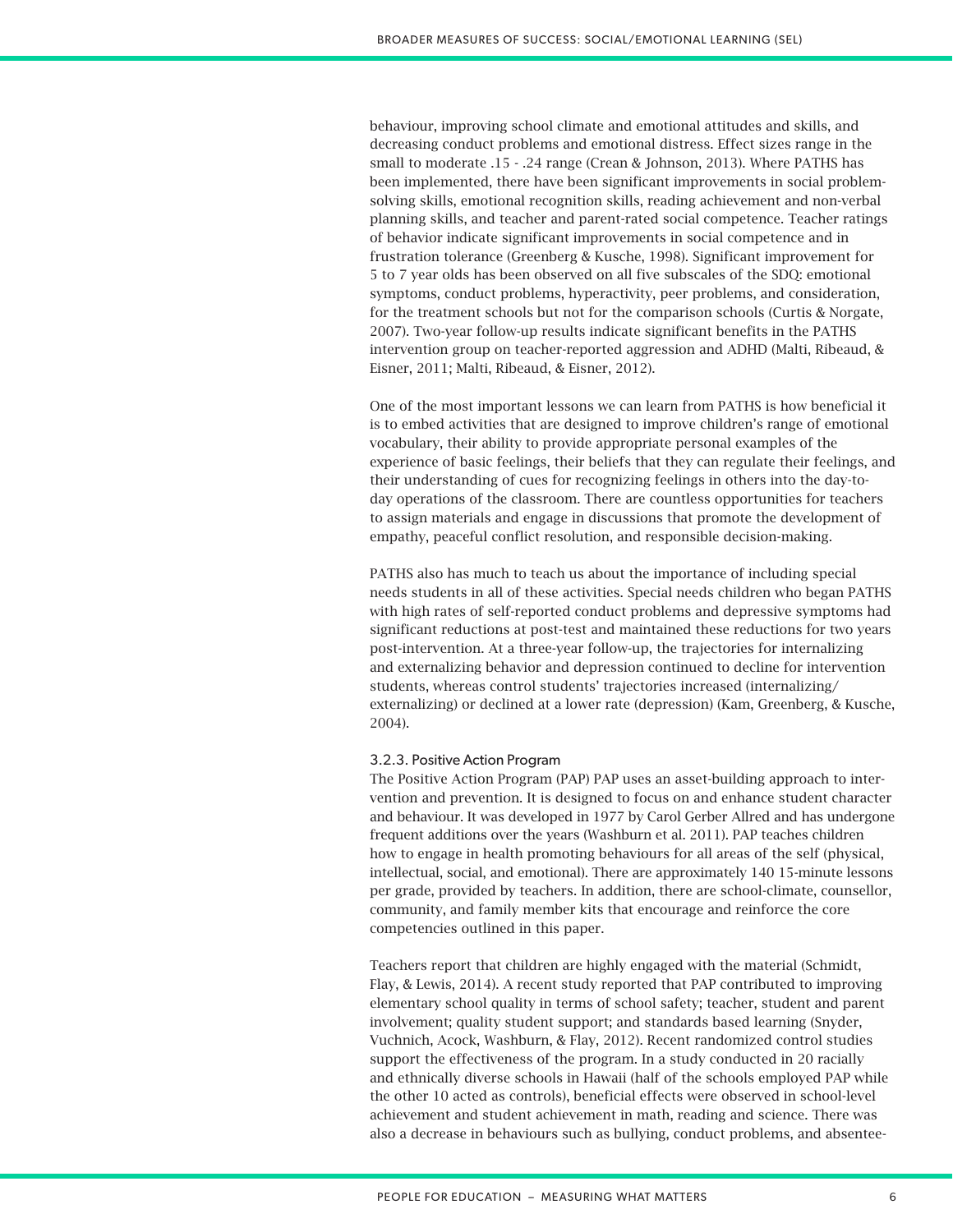ism (Snyder *et al*., 2010; Snyder *et al*., 2012); and in substance use, violence, and sexual activity (Beets *et al*., 2009). In a cluster-randomized trial of predominantly low-income and minority urban elementary schools, positive affect and life satisfaction both improved, and there was a significant reduction in depression and anxiety (Lewis *et al*., 2013).

In general, PAP has been shown to be successful in increasing a variety of positive child outcomes including academic achievement, prosocial behaviour trajectories, and emotional and mental health. Effect sizes have ranged from 0.34 – 0.72 (Flay, 2012).

The lesson from the success of PAP is that schools should seek ways to develop in their students the following:

- 1. Self-concept (i.e. relationship of thoughts, feelings, and actions)
- 2. Physical and intellectual actions (i.e. hygiene, nutrition, avoidance of harmful substances, decision-making skills, creativity)
- 3. Responsible self-management
- 4. Getting along with others
- 5. Being honest with yourself and others
- 6. Self-improvement (i.e. goal setting, persistence, problem-solving, acquiring the courage to try new things).

# **4. HOW SCHOOLS CULTIVATE THESE COMPETENCIES**

## 4.1 THE SCHOOL ENVIRONMENT

Schools play a vital role in the development of the five core social and emotional competencies (Weissberg & Cascarino 2013). The very social nature of school plays a vital role in a child and youth's social and emotional development (Lewis, 1992).

Students need to engage with peers and teachers in order to develop their social and emotional competencies (Greenspan, 1994). They need to be exposed to new and more complex emotions and emotional conflicts (Saarni, 1999). It is also beneficial for them to read and think about the experiences of literary characters. Most important, however, are the interactions that take place in the classroom, in the halls, on the playground, and in the cafeteria. The rivalries that students experience, the alliances that they form, the shared interests and working together on a common goal are life experiences that lay the foundation for success and happiness in the adult years (Denham et al., 2009).

Acquiring new thinking skills is essential for the student's self-management and decision-making, while being exposed to new ideas enhances those positive emotions that are vital for self-awareness: not just curiosity and interest, but also satisfaction and the feelings of self-efficacy that come from mastering a difficult task (Harter, 2006). Learning how to deal with the frustration and disappointment that comes from struggling with, and even failing at, an assignment are an important part of this process—an essential aspect of the ability to stay on task

Most important ... are the interactions that take place in the classroom, in the halls, on the playground, and in the cafeteria. The rivalries that students experience, the alliances that they form, the shared interests and working together on a common goal are life experiences that lay the foundation for success and happiness in the adult years.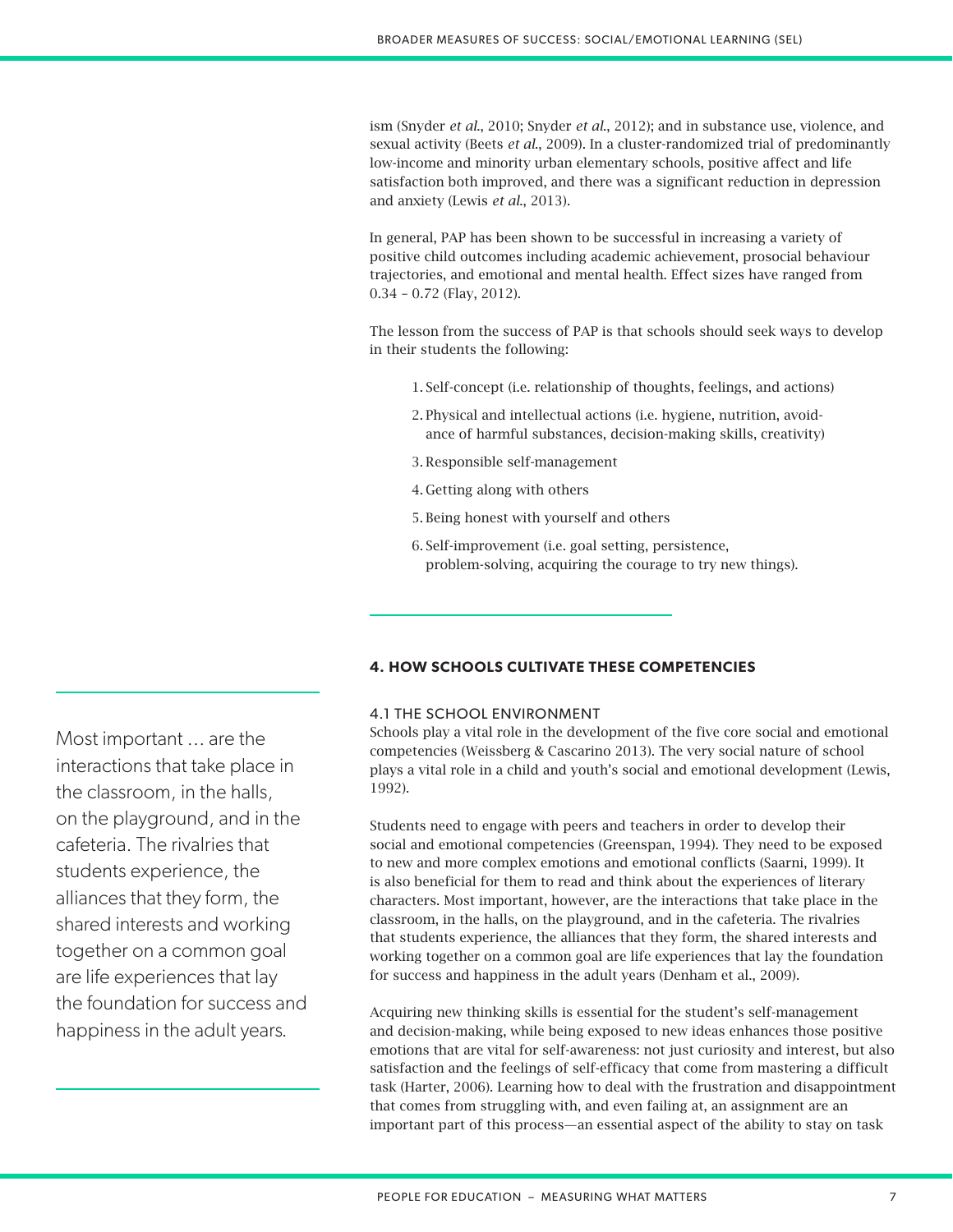is being able to cope with the negative emotions that arise as one confronts a challenge. Even the anxiety of studying for an exam is beneficial, provided this does not become excessive, for it has long been known that a moderate amount of anxiety promotes cognitive processes (Yerkes & Dodson, 1908).

The importance of a warm and nurturing teacher in the development of these five core competencies cannot be emphasized too strongly. A teacher's constructive feedback is a constant source of development. A teacher's own positive affect state profoundly influences that of her students: a phenomenon known as 'limbic resonance' (Goleman, 2006). Their passion for the material and for helping students maximize their potential has a profound impact on their self-evaluation, self-monitoring, and self-esteem (Wentzel, 1997). Moreover, a teacher's responses to a student's struggles and achievements are pivotal for that student's executive functions and meta-cognitive skills (Bodrova & Leong, 2007). By breaking a problem down into manageable chunks, drawing attention to salient details, helping a student organize his thoughts, teachers not only help students plan and sequence their thoughts, but also enhance their ability to stay focused on a problem and ignore distractions (Schunk & Zimmerman 1998).

Research based on the National Longitudinal Survey of Children and Youth has shown that participating in afterschool activities – sports, playing in the orchestra, being part of a drama or science club – is especially important for academic outcomes and prosocial development. These activities provide students with opportunities to explore their identity, develop their self-initiative, learn how to manage their emotions in real-life situations, develop positive peer relationships, and acquire social skills. The data clearly show that the more students engage in such activities the less likely they are to smoke or be drawn to alcohol or marijuana (Guévremont, Findlay, & Kohen, 2014).

# 4.2 THE TEACHER-STUDENT RELATIONSHIP

The quality of the student-teacher relationship and the emotional support that students receive from their teachers are very important for student wellbeing and academic achievement (Perry, 1998; Skinner & Belmont, 1993). It is thus imperative that we understand the factors that lead to strong student-teacher relationships.

Several educational theorists have looked at the parallels between parenting and teaching styles (Barnas, 2000; Wolfgang, 2001; Pellerin, 2005). The research that has been done in this area has been strongly informed by Diana Baumrind's seminal study, which, drawing on Kurt Lewin's classic leadership study (Lewin, Lippitt & White 1939) showed that different parenting styles are associated with different outcomes in children's behaviors (Baumrind 1968, 1971). Baumrind identified three main styles of parenting: what she called Authoritative, Authoritarian, and Permissive.

*Authoritative* parenting is warm, responsive, attentive, and sensitive to children's needs. It involves setting clear boundaries, but without imposing excessive limits; using supportive rather than punitive methods of intervention and being consistent in how demands are enforced. Authoritative parenting encourages the child's sense of autonomy by encouraging them to express their own thoughts, feelings, feelings, and desires; engaging in joint decision-making; and showing sensitivity and responsiveness to the child's emotional needs. Research shows that, overall, the children of authoritative parents have the highest levels of social and emotional development (Steinberg, Elmen, & Mounts, 1989).

By breaking a problem down into manageable chunks, drawing attention to salient details, helping a student organize his thoughts, teachers not only help students plan and sequence their thoughts, but also enhance their ability to stay focused on a problem and ignore distractions.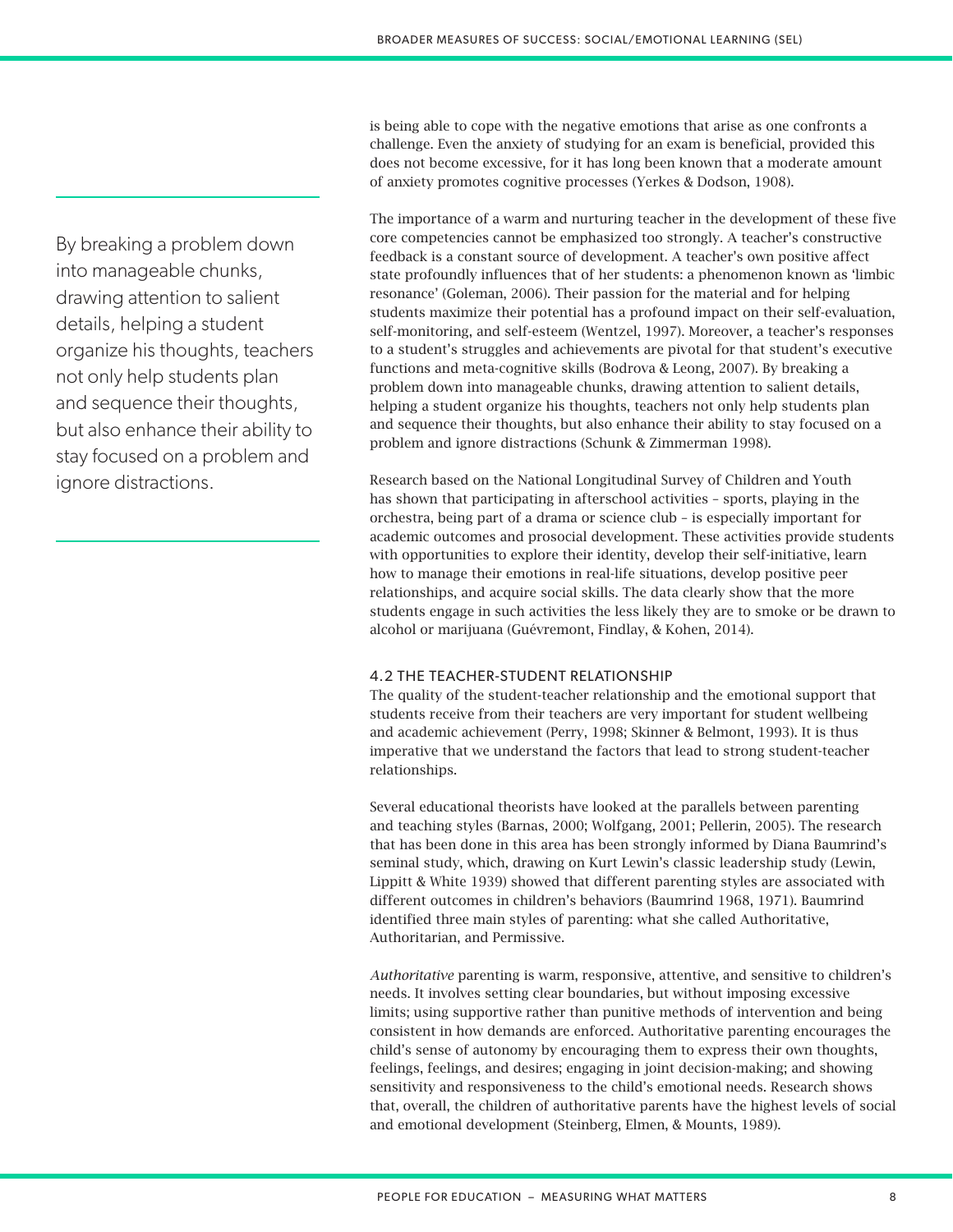*Authoritarian* parenting is disciplinarian. The child is presented with strict rules and punished for failing to comply with those rules. In Baumrind's words, authoritarian parents are "obedience-oriented and expect their orders to be obeyed without explanation." They make many demands on their child and use forceful, even coercive measures to shape and control the child's behaviour. Far from encouraging the child's sense of autonomy, they make decisions unilaterally.

Research shows that authoritarian parenting styles tend to lead to children that are obedient but can have psychological problems. Unfortunately, these children tend to have low self-esteem and rank lower in terms of happiness and social competence. More worrying is the fact that harsh punishment is a significant predictor of aggression in adolescents. Authoritarian parenting is linked to increased internalizing and externalizing problems (Robinson, Mandleco, Olsen, & Hart, 2001). Worst of all are harsh behavior and neglect, which are significant predictors of aggression (Maura O'Keefe, 2005).

*Permissive* parenting is warm but overindulgent. Permissive parenting makes few demands on the child and readily ignores the child's failure to comply with the few demands that are made. Permissive parents avoid confrontation and seek to be their child's friend rather than their parent. The children of permissive parents tend to rank low in terms of happiness and high in terms of behavioral problems. They tend to have problems with authority and significant problems in school. Permissive parenting is associated with poor impulse control and increased aggression (Lewis, Granic & Lamm, 2006).

Macoby and Marting (1983) added a fourth parenting style to Baumrind's taxonomy: the Uninvolved parent, who is emotionally detached and uncommunicative. Uninvolved parenting makes few or no demands on the child and is essentially indifferent to child's needs and points-of-view. Uninvolved parenting is associated with behaviour problems, poor psychosocial development, internalized distress and low achievement in school (Lamborn, Mounts, Steinberg, & Dornbusch, 1990).

Findings on the effects of different styles of teaching are remarkably similar to those on the effects of parenting styles, and show how we help teachers in their quest to develop strong relationships with their students. Authoritative teaching is highly responsive and supportive by treating students as responsible individuals. To be sure, authoritative teachers place limits on their students, but also encourage their independence. They are careful to explain the reasons behind rules and often have the students themselves take an active role in designing these rules. These teachers tend to be much more tolerant when students disagree with what they are saying or interject during classroom discussions. They pay attention to discipline, but are careful to mete consequences for violations of classroom rules in a fair and consistent manner.

Like authoritative parenting, authoritative teaching boosts students' social and emotional development. Research has shown that this is effective at producing students that are socially competent and responsible, and, in general, more mature. Authoritative teaching has also been shown to promote positive classroom and school environments (Mugny, Chatard & Quiamzade, 2006; Mullen & Tallent-Runnels, 2006; Quiamzade, Mugny & Falomir-Pichastor, 2009; Snyder & Bassett, 2011; Buskist & Benassi, 2012).

Authoritarian teaching is preoccupied with enforcing strict discipline in the classroom. It offers students little opportunity for discussion or argument,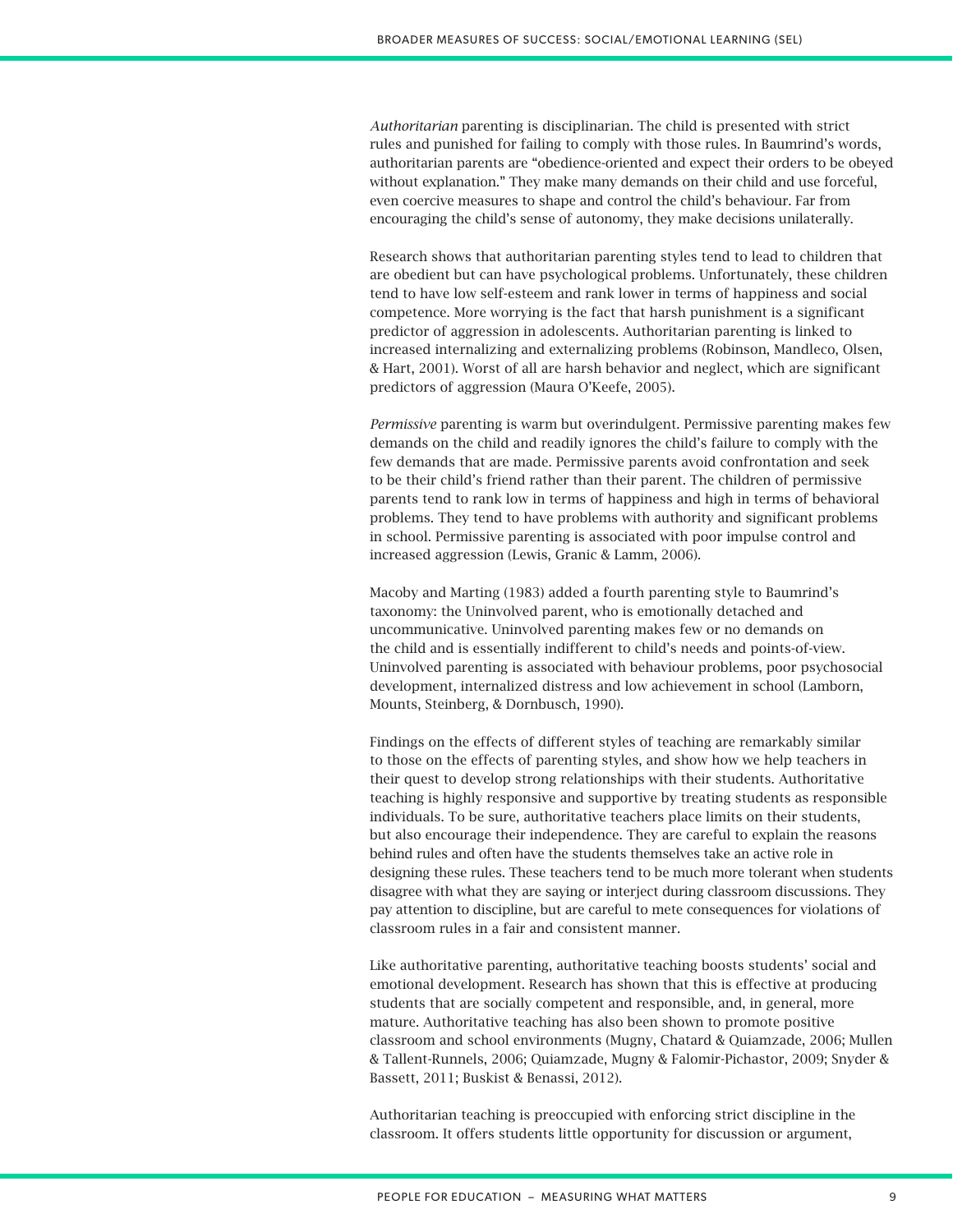which may challenge the teacher's authority. Authoritarian teaching is highly intolerant of rule-infractions or failures to meet deadlines, and uses reward and punishment as the primary tools for managing classroom behaviour. Students who fail to abide by their authoritarian rules are seen as failing to make the necessary effort to control their impulses and as having only themselves to blame should they fail.

Authoritarian teaching appears to have a damaging effect on students' selfesteem, motivation, and self-efficacy, and few of the social/emotional benefits associated with a trusting student-teacher relationship and positive classroom climate. Significantly, it also appears to be extremely taxing on the teachers themselves (Wentzel, 2002; Mugny, Chatard & Quiamzade 2006; Pellerin, 2004; Quiamzade, Mugny & Falomir-Pichastor, 2009; Snyder & Bassett, 2011).

Permissive teachers make little effort to enforce discipline in the classroom and, when students do misbehave, tend to ignore this for as long as possible. Far from trying to build trusting relationships, they may disregard and even distrust their students. They put the minimum effort into their teaching, which they regard as more of a burden than a calling.

Permissive teaching is associated with the same sorts of social and emotional problems that we see with permissive parenting. Students tend to display heightened impulsivity, lack of motivation and persistence, chronic anxiety, and poor academic outcomes (Eisenberg, Fabes, & Spinrad, 2006; Ginsburg, Durbin, García- España, Kalicka, & Winston, 2009; Parke & Buriel, 2006; Paulussen-Hoogeboom, Stams, Hermanns, Peetsma, & van den Wittenboer, 2008; Thompson, 2006; Bernstein, 2013).

Indulgent teachers tend to go out of their way to avoid conflicts with their students, and may be almost too involved in supporting their students. They give their students too much latitude and, because of their reluctance to make any demands on them, may actually undermine their students' motivation (Daniel, 2009). One of the more interesting aspects of the research that has been done on this style of teaching is the finding that avoiding the kinds of conflicts that arise over grades may actually weaken student-teacher relationships (Greenwald & Gillmore, 1997; Marsh & Roche, 2000; Johnson, 2002; Griffin, 2004; Love & Kotchen, 2010).

# 4.3 POSITIVE LEARNING ENVIRONMENTS

Students learn best in classroom environments in which they feel safe, both physically and emotionally. When students feel safe they develop relationship skills and engage with peers and teachers much more positively and productively (Hoy & Woolfolk, 1993; Newman, Rutter & Smith, 1989; Sutherland, 1994). That means that they have to be protected from bullying and violence (deLara, 2006; Rothon, Head, Klineberg, & Stansfeld, 2011) and feel safe in expressing what they are thinking or feeling and not afraid of being seen to fail in front of their peers (Lewis, 2001; Bucher & Manning, 2005). Knowing that discipline problems will be dealt with fairly and consistently has been shown to have a dramatic impact on student well-being and achievement (Kees, 2003).

The meta-analysis done by John Hattie on the factors that promote effective learning is especially helpful for teachers and administrators who seek to improve their classroom environments. The most important factors that Hattie identified are: students receive constructive feedback from their teachers; teachers have high expectations as to the material that students are capable of mastering; teachers set appropriate goals and challenges for their students; there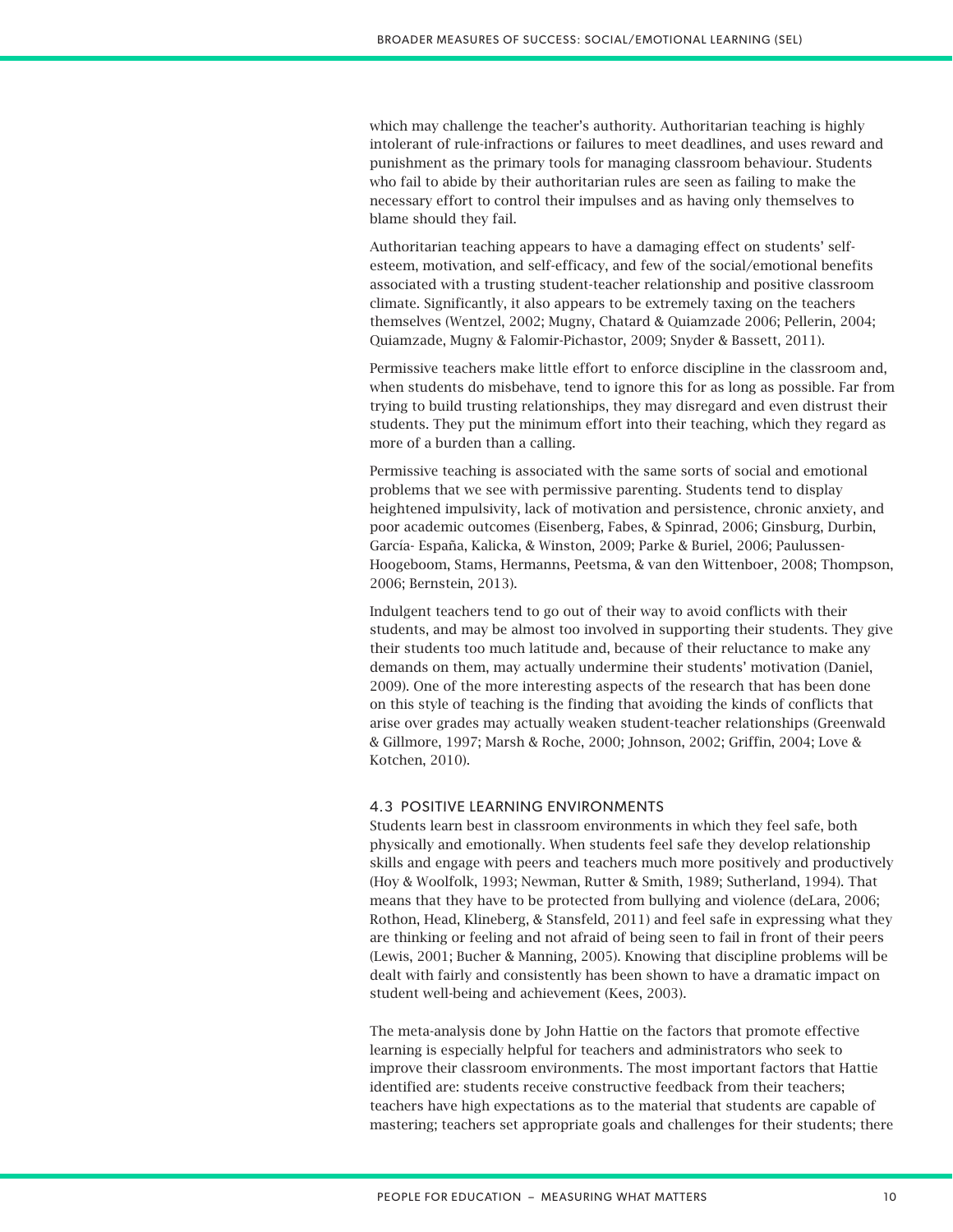are strategies in place for helping students to develop a sense of independence and self-efficacy; students see themselves as part of a cohesive and supportive group of peers (Hattie, 2009).

A number of elements have been identified as essential for making students feel safe (Skiba & Peterson, 2000; Warren *et al.* 2006). A strict discipline code will not suffice; for students need to feel safe socially and emotionally as well as physically (Lewis, 2001; Bucher & Manning, 2005). The key factor in this regard is the student-teacher relationship (Birch & Ladd, 1997; Hamre & Pianta, 2001). Students need to develop a personal relationship with their teachers (Voelkl, 1995; Woolley & Bowen, 2007) that is grounded in mutual trust (Bryk & Schneider, 2002). The type of emotional and academic support that students receive from their teachers is pivotal (Croninger & Lee, 2001; Hamre & Pianta, 2005; Baker, 2006; Bernstein-Yamashiro, 2013) as is the support that they receive from their fellow students *(*Wentzel & Caldwell, 1997; Wentzel, 1998, 2005; Dennis, Phinney, & Chuateco, 2005).

The more positive the learning environment, the more this promotes student engagement that, in turn, is critical for creating a positive learning environment (Tinto, 1993; Fredericks, Blumenfeld, & Paris, 2004). Teachers and administrators need to understand and seriously promote a positive learning environment.

# **5. REVIEW OF OUTCOMES**

There have been hundreds of studies evaluating the outcomes of programs designed to foster SEL. (A full listing, with reviews, can be found at http://www. casel.org/guide.) Several meta-reviews have been published, enabling us to summarize the findings (see Appendix 1). There are a number of specific lessons schools can learn from these meta-reviews as they seek to engage in activities to cultivate their students' core social/emotional competencies.

- • SEL programs should be universal because they are effective at reducing behavioral and emotional problems and beneficial for students without such problems.
- Teachers, rather than outside professionals are the most effective resource for cultivating the five core competencies
- School initiatives designed to enhance self- and social-awareness so as to promote prosocial development and reduce anti-social behavior have their greatest impact when they have a well-defined focus (e.g., general violence; disruptive or antisocial behavior; bullying; gang activity; dating violence).
- • Academic performance improves as a direct consequence of cultivating the core competencies
- To be effective, an SEL initiative needs teachers to have:
	- A sound understanding of the theoretical base
	- Well defined goals
	- A strong focus on explicit guidelines
	- PD to support the work

The more positive the learning environment, the more this promotes student engagement that, in turn, is critical for creating a positive learning environment.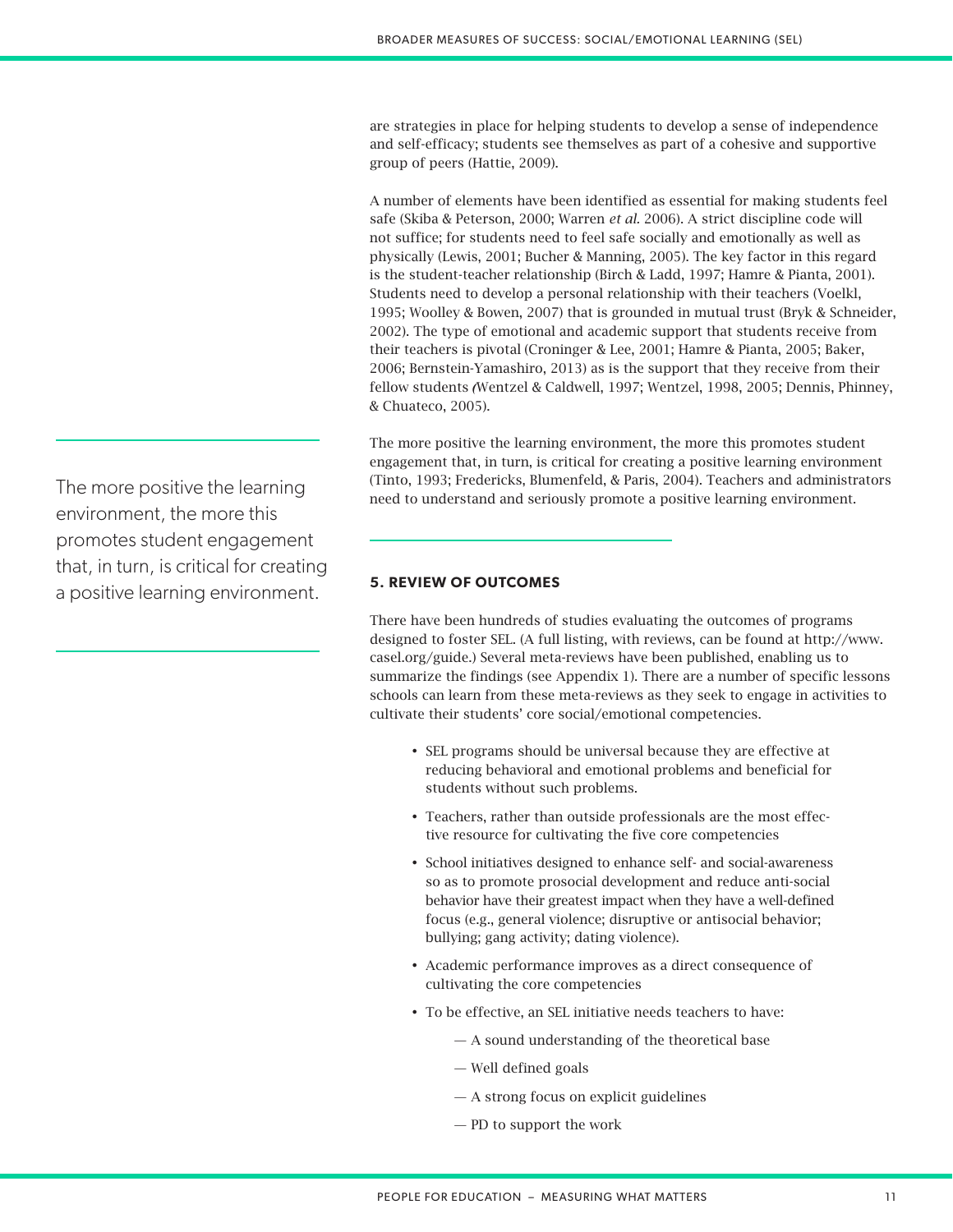- Opportunities to discuss their activities with other teachers
- Feedback from administrators
- Consistent staffing.

## **6. SUMMARY OF FINDINGS**

In general, positive outcomes of SEL programs have been demonstrated in the following key areas:

- • Improved academic achievement
- Improved attitudes towards school and education
- Increased social-emotional skills
- • Improved attitudes toward self and others
- • Improved mental health (reduction of anxiety, depression and emotional distress)
- Improved social behaviors
- • Decreased conduct problems
- Improved classroom and school environment

# **7. MEASURING SEL**

The evidence is clear that it is very important to measure how students are progressing in the development of their core social/emotional competencies, and how classroom and school conditions are contributing to this vital aspect of their education. This is not just a vital aspect of their wellbeing, but a critical factor in their long-term academic attainment as well.

Fortunately, we now possess a number of effective tools to measure 'what really matters'. These tools provide us with a battery of methods for assessing students' social and emotional strengths and the areas that need to be strengthened. There are also a number of tools that enable teachers and schools to assess the effectiveness of what they're doing and build on the strengths of what they have initiated.

# 7.1 STUDENT DEVELOPMENT

A number of scales have been created and tested to assess the five core competencies. We can begin measuring these competencies in preschool, which not only enables us to promote social/emotional learning at a time when the brain is at its most plastic, but also to intervene early if and when problems are identified. A particularly useful measurement tool in this regard is the Preschool Self<sub>URegulation</sub> Assessment (PSRA), which is designed to assess self-regulation in emotional, attentional, and behavioral domains using a brief, structured battery of tasks. What is especially useful is how it captures children's emotion regulation and attention/impulsivity. For children in kindergarten, the Early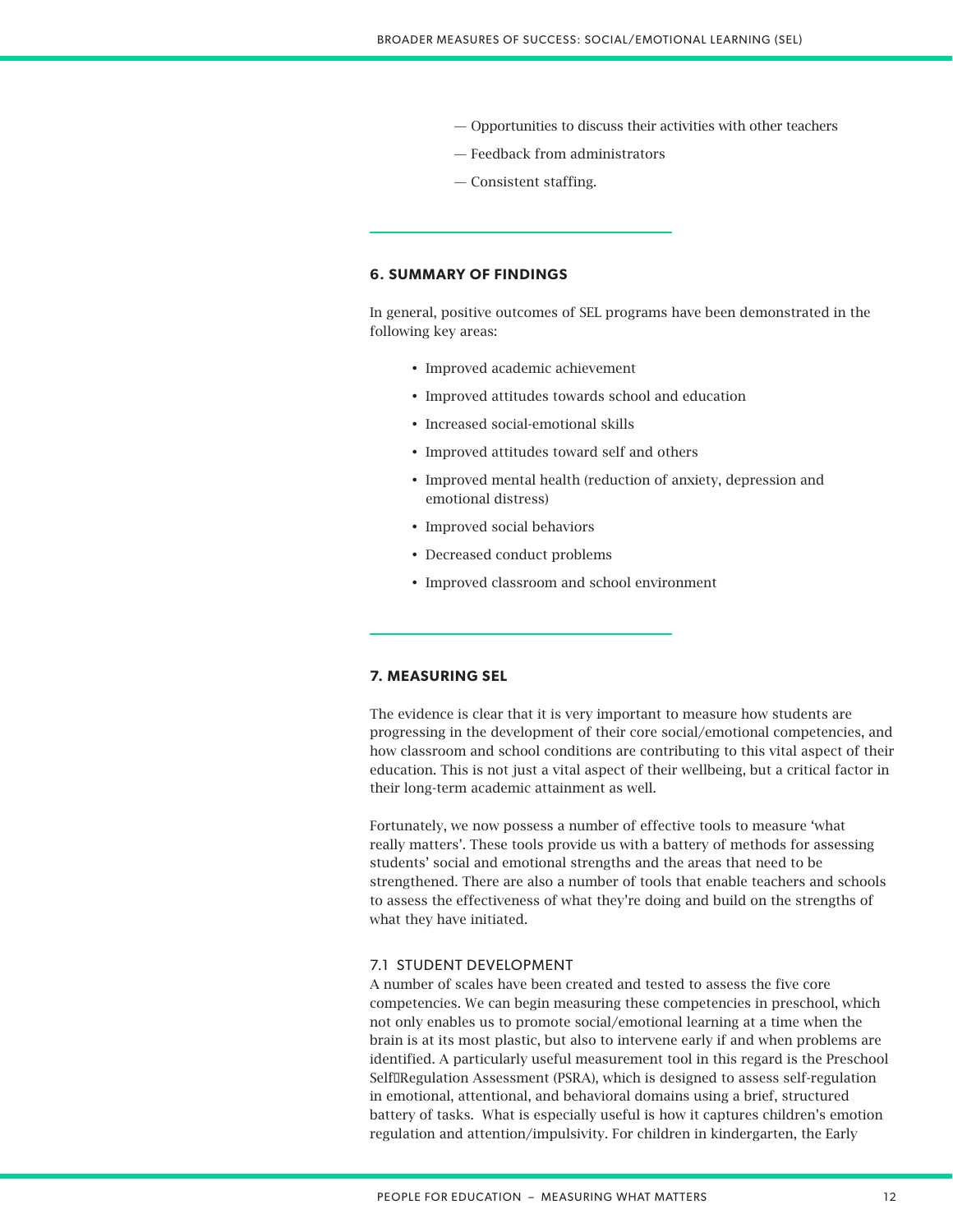Development Index measures five areas of early child development that are known to be good predictors of adult health, education and social outcomes. These areas include social competence (Does the child share with others? Is the child self-confident? Will he/she invite bystanders to join in a game?) and emotional maturity (Is the child able to concentrate? Is the child aggressive or angry? Is the child impulsive?).

For primary school-aged children, the Emotion Regulation Checklist is used to measure students' self-awareness of emotion, appropriateness of emotional displays, and empathy. Also useful is how it looks at students' positive emotion strategies (e.g., can they recover from stress; are they empathetic) and negative emotion strategies (do they fall to pieces under stress; are they easily irritated).

For children of all ages, one of the standard tools is the Strengths and Difficulties Questionnaire (SDQ). The SDQ is designed for students 3-16 year olds. It identifies emotional problems; conduct problems; hyperactivity/inattention; problems in peer relationships; and problems in prosocial behavior.

Equally important is the Child Behavior Checklist (CBCL), which is a standard tool for detecting emotional and behavioural problems. It focuses on eight areas: anxious/depressed; depressed; somatic complaints; social problems; thought problems; attention problems; rule-breaking behaviour; aggressive behaviour.

The Behavioral and Emotional Rating Scale (BERS) is another standard tool, used to assess a student's personal strengths and the areas that need to be strengthened in regards to interpersonal relations, intrapersonal resources, school functioning, and emotion regulation.

Finally, the Behavior Assessment System for Children (BASC) measures behavioral and emotional strengths and weaknesses. The BASC is particularly useful for identifying adaptive and problem behaviors in classroom settings.

For teens, the Youth Rating Scale component of the BERS provides a strengthbased assessment of the emotional and behavioral skills that are important for having a sense of personal accomplishment, good interpersonal skills, and the ability to deal with stress. Also useful is the Multidimensional Self<sup>[[Concept Scale]</sup> (MSCS) that assesses global self-concept and six sub-domains for youth and adolescents (social, competence, affect, academic, family, and physical).

The MSCS has been found to be very useful for identifying students who have low self-esteem. It is also important to get a sense of their resilience. In that regard, the Resilience Factory Inventory was designed to help students understand and work on their own thoughts and behaviors. The key domains covered are emotion regulation, looking at how well students can manage their emotions, attention and behavior under pressure; impulse control and delay of gratification; ability to identify the causes of stress; self-efficacy; realistic optimism; empathy; and the student's ability to reach out to others for help when needed.

# 7.2 CLASSROOM AND SCHOOL CONDITIONS

In addition to measuring student progress in Social and Emotional Learning, it is important to assess the effectiveness of classroom and school activities that enhance students' development of these core competencies. For younger students, a standard measurement tool is the Early Childhood Environment Rating Scale (ECERS). This was designed to assess process quality in an early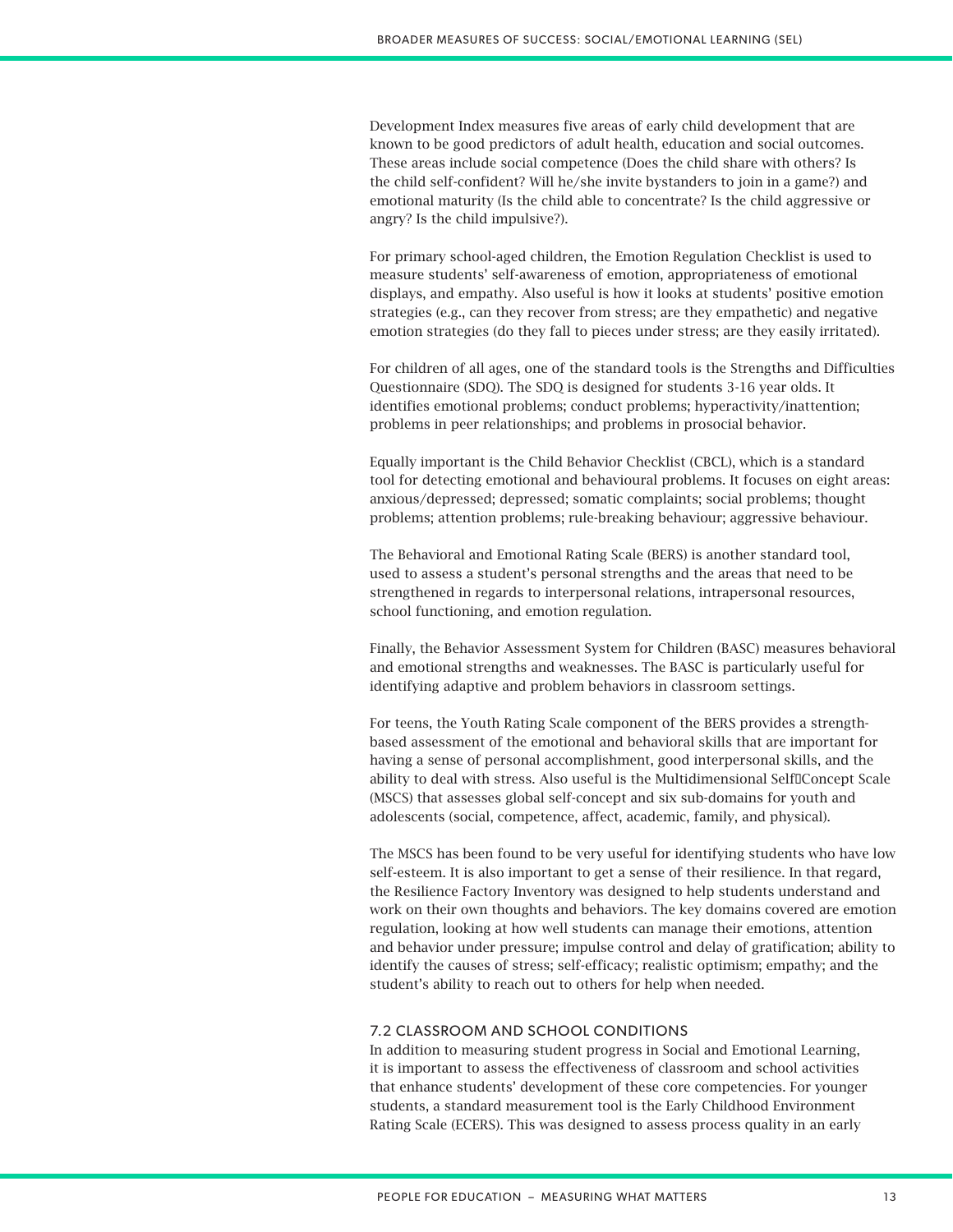childhood or school age care group. It looks at the interactions between teachers and children, staff, parents, and other adults; interactions among the children themselves; and the interactions children have with the materials and activities in the classroom.

Another very useful tool is the Assessment Profile for Early Childhood Programs (APECP). This provides a global assessment of preschool classroom environment. The scales include (1) learning environment; (2) scheduling; (3) curriculum (4) teacher-child interaction; and (5) support for individualized learning experiences.

Robert Pianta's CLASS is an exceptionally powerful set of observational tools designed to assess and enhance effective teaching and classroom climate in primary, middle and secondary school (with additional scales for infants, toddlers and Pre-K students). It looks at such things as teacher sensitivity and responsiveness; classroom organization; productivity; behavior management; concept development; instructional feedback; language modeling; quality of feedback; and instructional dialogue.

The Comprehensive School Climate Inventory (CSCI) is extremely useful for measuring a school's social/emotional climate. After extensive study, six key factors were identified that go into creating a positive school climate: physical order and safety; social order and safety; collaboration and communication; quality of instruction; parent/guardian and community involvement; expectations for student achievement.

In addition to the above types of global SEL scales, there are also a number of tools that enable us to investigate the core competencies in greater detail such as the Social Skills Rating System (SSRS); the Social Competence and Behavior Evaluation; and the Devereux Student Strengths Assessment (DESSA).

What they all have in common is that they have been designed in such a way that they can be easily administered; they provide us with a sensitive appraisal of a student's core competencies; they help teachers promote the development of these core competencies; and they guide efforts to enhance a school's social and emotional climate.

# **8. INTEGRATING SEL WITH THE OTHER AREAS BEING REVIEWED**

The findings reviewed in this paper bring into sharp relief a crucial aspect of education that we need to embrace and enrich. When Egerton Ryerson championed the cause of universal education in 1846, it was in order to provide children and youth with the personal as well as academic skills needed for healthy, productive, and meaningful lives. Schools have been dedicated to this goal from the start. We are now much further advanced in our appreciation of the core competencies involved and how to enhance their development.

These findings make it is clear that schooling involves so much more than instruction in formal subjects. Two more 'Rs' must now be added to the classic three: Regulated and Related. The better students can identify and describe their feelings, deal with stress and manage their emotions, empathize with others, develop strong friendships, and have good problem-solving strategies, the better

Two more 'Rs' must now be added to the classic three: Regulated and Related. The better students can identify and describe their feelings, deal with stress and manage their emotions, empathize with others, develop strong friendships, and have good problem-solving strategies, the better their outcomes in all respects.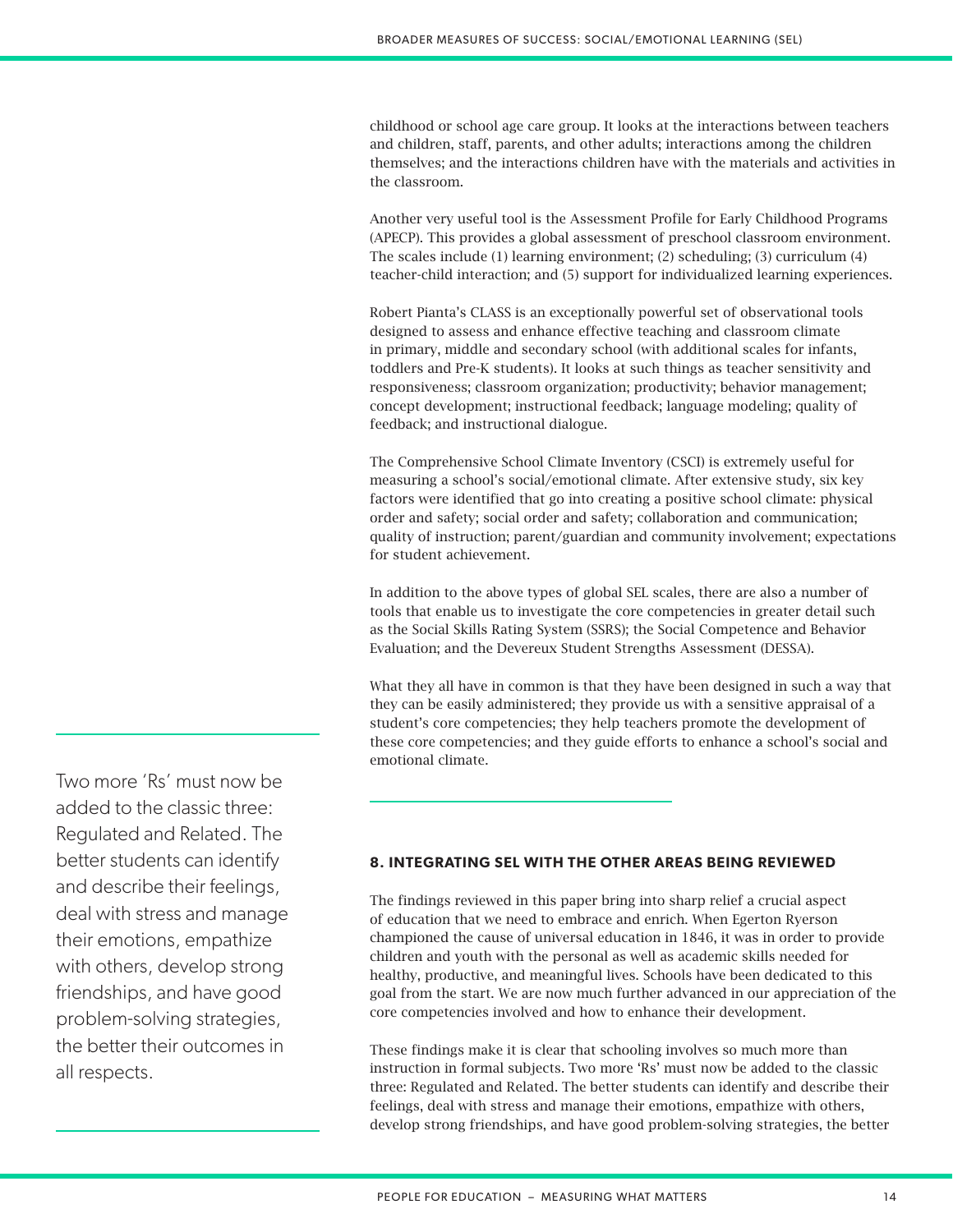their outcomes in all respects (Raver & Knitzer 2002). Schooling has an absolutely crucial, and indeed, irreplaceable role to play here.

What needs to be underscored, however, is that there is no single recipe for cultivating the five core competencies. Nor, for that matter, is there a standard method for incorporating SEL ideas and techniques from other successful programs; every school presents a unique set of challenges and opportunities. For this reason, schools need to regularly measure and review the effectiveness of what they are doing and modify their strategies accordingly.

As important as the three Rs are, today's students must develop the social and emotional capacities necessary for healthy and productive living. Schools play an important part in that developmental process, a process that must be assessed as seriously as the other dimensions of learning. *Measuring What Matters* marks a major step forward in how we understand and meet students' complex needs.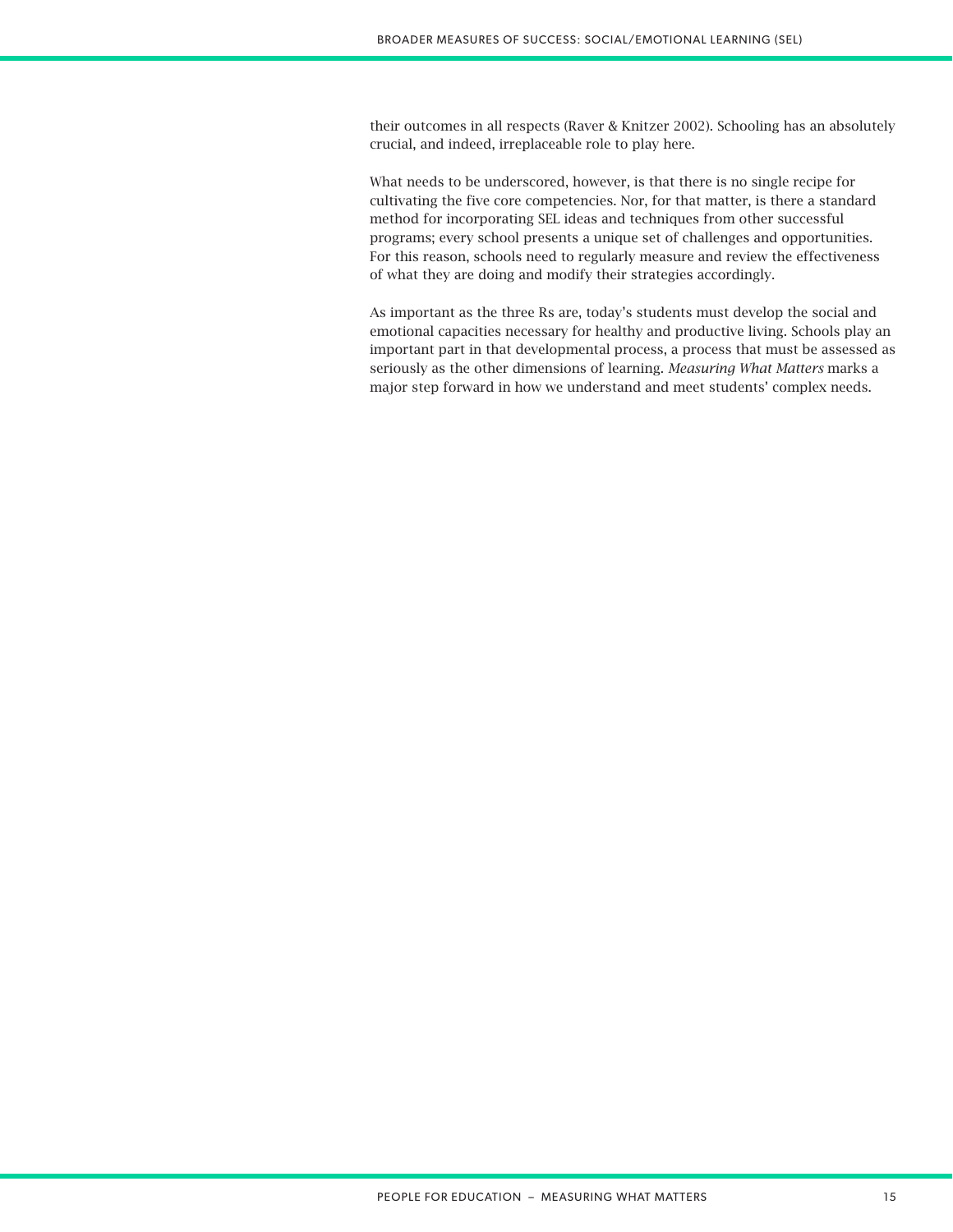#### **REFERENCES**

- Anderman, E., & Midgley, C. (1997). Changes in achievement goal orientations, perceived academic competence, and grades across the transition to middle-level schools. *Contemporary Educational Psychology*, *22*, 269-298.
- Baker, J. (2006). Contributions of teacher-child relationships to positive school adjustment during elementary school. *Journal of School Psychology*, *44*(3), 211-229.
- Barnas, M. (2000). "Parenting" students: Applying developmental psychology to the college classroom. *Teaching of Psychology*, *27*(4), 276-277.
- Battistich, V., Schaps, E., & Wilson, N. (2004). Effects of an elementary school intervention on students' "connectedness" to school and social adjustment during middle school. *The Journal of Primary Prevention*, *24*(3), 243-262.
- Battistich, V., Schaps, E., Watson, M., Solomon, D., & Lewis, C. (2000). Effects of the Child Development Project on students' drug use and other problem behaviors. *Journal of Primary Prevention*, *21*, 75-99.

Baumrind, D. (1968). Effects of authoritarian parental control on child behavior. *Child Development*, *37*, 887-907.

Baumrind, D. (1971). Current patterns of parental authority. *Developmental Psychology*, *4*(1, Pt.2), 1-103. doi: 10.1037/h0030372

- Beets, M., Flay, B., Vuchinich, S., Snyder, F., Acock, A., Li, K., Burns, K., Washburn, I., & Durlak, J. (2009) Use of a social and character development program to prevent substance use, violent behaviours, and sexual activity among elementary-school students in Hawai'i. *American Journal of Public Health*, *99*: 1438-1445. doi:10.2105/AJPH.2008. 142919
- Bernstein-Yamashiro, B. (2013). Teacher-student relationships: A growing field of study. *New Directions for Youth Development*, *137*, 15-26.
- Berk, L., & Shanker, S. (2005). *Child development: Second Canadian edition*. Toronto: Pearson Education Canada.
- Birch, S., & Ladd, G. (1997). The teacher-child relationship and children's early school adjustment. *Journal of School Psychology*, *35*(1), 61-79.
- Blair, C. (2002). School readiness: Integrating cognition and emotion in a neurobiological conceptualization of children's functioning at school entry. *American Psychologist*, *57*(2), 111-127.
- Bodrova, E. & Leong, D. J. (2007). *Tools of the mind: the Vygotskian approach to early childhood education* (2nd ed.). Columbus, OH: Merrill/Prentice Hall.
- Bowlby, J. (1965). *Child care and the growth of love*. (2nd ed.). Baltimore: Penguin Books.
- Bowlby, J. (1969). *Attachment and loss*. London: Institute of Psycho-Analysis.
- Bruner, J. S. (1961). The act of discovery. *Harvard Educational Review*, *31*, 21-32.
- Bruner, J. S. (1966). *Toward a theory of instruction*, Cambridge, Mass.: Belkapp Press.

Bryk & Schneider, (2002). *Trust in schools: A core resource for improvement*. New York: Russell Sage Foundation.

- Bucher, K., & Manning, M. (2005). Creating safe schools. *The Clearing House: A Journal of Educational Strategies, Issues, and Ideas*, *79*(1), 55-60.
- Buskist, W., & Benassi, V. A. (Eds.). (2012). *Effective college and university teaching: Strategies and tactics for the new professoriate*. Thousand Oaks, CA: Sage.
- Campos, J., Frankl, C., & Camras, L. (2004). On the nature of emotion regulation. *Child Development*, *75*(2), 377-394.
- Caprara, G., Fida, R., Vecchione, M., Del Bove, G., Vecchio, G., Barbaranelli, C., & Bandura, A. (2008). Longitudinal analysis of the role of perceived self-efficacy for self-regulated learning in academic continuance and achievement. *Journal of Educational Psychology*, *100*(3), 525-534.
- Cherniss, G. (2000). Social and emotional competence in the workplace. In R. Bar-On & J. Parker (Eds.). *The handbook of emotional intelligence: Theory, development, assessment, and application at home, school, and in the workplace*. (pp. 433-458). San Francisco: Jossey-Bass.
- Cicchetti, D., Ackerman, B., & Izard, C. (1995). Emotions and emotion regulation in developmental psychopathology. *Development and Psychopathology*, *7*(1), 1-10.
- Colby, A., & Damon, W. (1992). *Some do care: Contemporary lives of moral commitment*. New York: Free Press.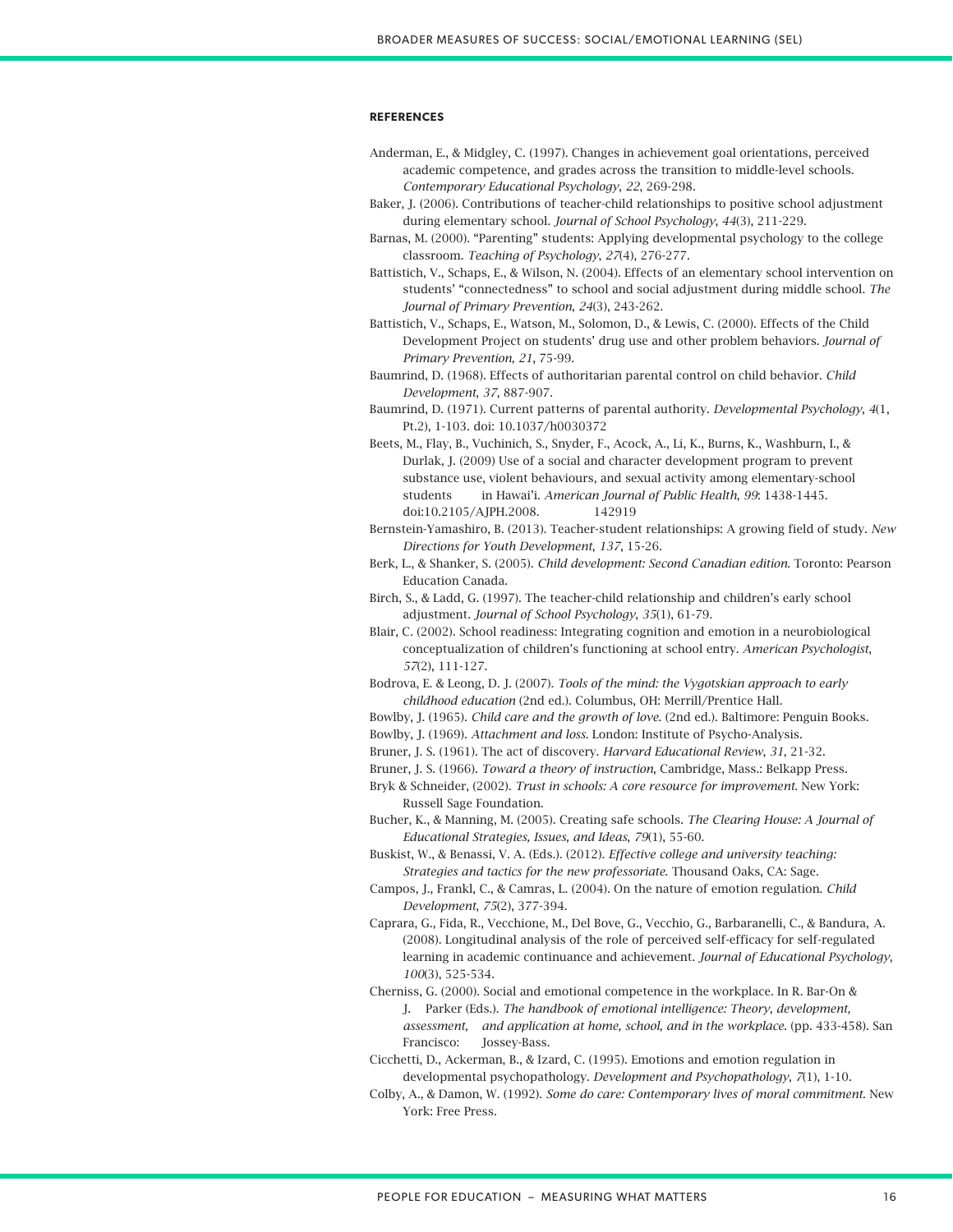- Compas, B., Malcarne, V., & Fondacaro, K. (1988) Coping with stressful events in older children and young adolescents. *Journal of Consulting and Clinical Psychology*, *56*(3): 405-411.
- Crean, H., & Johnson, D. (2013). Promoting Alternative Thinking Strategies (PATHS) and elementary school-aged children's aggression: Results from a cluster randomized trial. *American Journal of Community Psychology*, *52*(1-2), 56-72.
- Croninger, R., & Lee, V. (2001). Social capital and dropping out of high school: Benefits to at risk students of teachers' support and guidance. *The Teachers College Record*, *103*(4), 548-581.
- Curtis, C., & Norgate, R. (2007). An evaluation of the Promoting Alternative Thinking Strategies Curriculum at key stage 1. *Educational Psychology in Practice*, *23*(1), 33-44.
- Damasio, A. (1996). The somatic marker hypothesis and the possible functions of the prefrontal cortex. *Philosophical Transactions of the Royal Society of London. Series B, Biological Sciences*, *351*(1346), 1413-1420.
- Daniel, D.B. (2009, January). *When helping hurts: Teaching as codependency*. Paper presented at the 31st annual National Institute on the Teaching of Psychology, St. Petersburg Beach, FL.
- Darling, N., Caldwell, L., & Smith, R. (2005). Participation in school-based extracurricular activities and adolescent adjustment. *Journal of Leisure Research*, *37*(1), 51-76.
- Davidson, R. J., & McEwen, B. (2012). Social influences on neuroplasticity: Stress and interventions to promote well-being. *Nature Neuroscience*, *15*(5), 689-695.
- deLara, E. (2006). Bullying and violence in American schools. In N. Dowd, D. Singer, & R. Wilson (Eds.). *Handbook on children, culture, and violence*. (CH 17, pp. 333-353). Thousand Oaks, CA: Sage Publications.
- Denham, S. (1998). *Emotional development in young children*. New York: The Guilford Press.
- Denham, S., Ji, P., & Hamre, B. (2010). *Compendium of preschool through elementary school social-emotional learning and associated assessment measures*. Social and Emotional Learning Research Group: University of Illinois at Chicago.
- Denham, S., Mason, T., Caverly, S., Schmidt, M., Hackney, R., Caswell, C., & DeMulder, E. (2001). Preschoolers at play: Co-socialisers of emotional and social competence. *International Journal of Behavioral Development*, *25*(4), 290-301.
- Denham, S., von Salisch, M., Olthof, T., Kochanoff, A., & Caverly, S. (2002 2004 paperback edition). Emotional and social development in childhood. In P. Smith & C. Hart (Eds.). Blackwell handbook of childhood social development. (pp. 307-328). Malden, MA: Blackwell.
- Denham, S., Wyatt, T., Bassett, H., Echeverria, D., & Knox, S. (2009). Assessing social emotional development in children from a longitudinal perspective. *Journal of Epidemiology and Community Health*, *63*(Suppl II), 37-52.
- Dennis, J., Phinney, J., & Chuateco, L. (2005). The role of motivation, parental support, and peer support in the academic success of ethnic minority first-generation college students. *Journal of College Student Development*, *46*(3), 223-236.
- Dienstbier, R. (1984). The role of emotion in moral socialization. In C. Izard, J. Kagan, & R. Zajonc (Eds.). *Emotions, cognition, and behavior*. (pp. 484-514). Cambridge: Cambridge University Press.
- Dulewicz, V., & Higgs, M. (2000). Emotional intelligence: A review and evaluation study. *Journal of Managerial Psychology*, *15*(4), 341-372.
- Dunn, J., & Herrera, C. (1997). Conflict resolution with friends, siblings, and mothers: A developmental perspective. *Aggressive Behavior*, *23*(5), 343-357.
- Dunn, J., & Hughes, C. (1998). Young children's understanding of emotions within close relationships. *Cognition and Emotion*, *12*(2), 171-190.
- Durlak, J., Weissberg, R., Dymnicki, A., Taylor, R., & Schellinger, K. (2011). The impact of enhancing students' social and emotional learning: A meta-analysis of school-based universal interventions. *Child development*, *82*(1), 405-432.
- Eccles, J., & Barber, B. (1999). Student council, volunteering, basketball, or marching band: What kind of extracurricular involvement matters? *Journal of Adolescent Research*, *14*, 10-43.
- Eisenberg, N., Fabes, R., Murphy, B., Maszk, P., Smith, M., & Karbon, M. (1995). The role of emotionality and regulation in children's social functioning: A longitudinal study. *Child Development*, *66*(5), 1360-1384.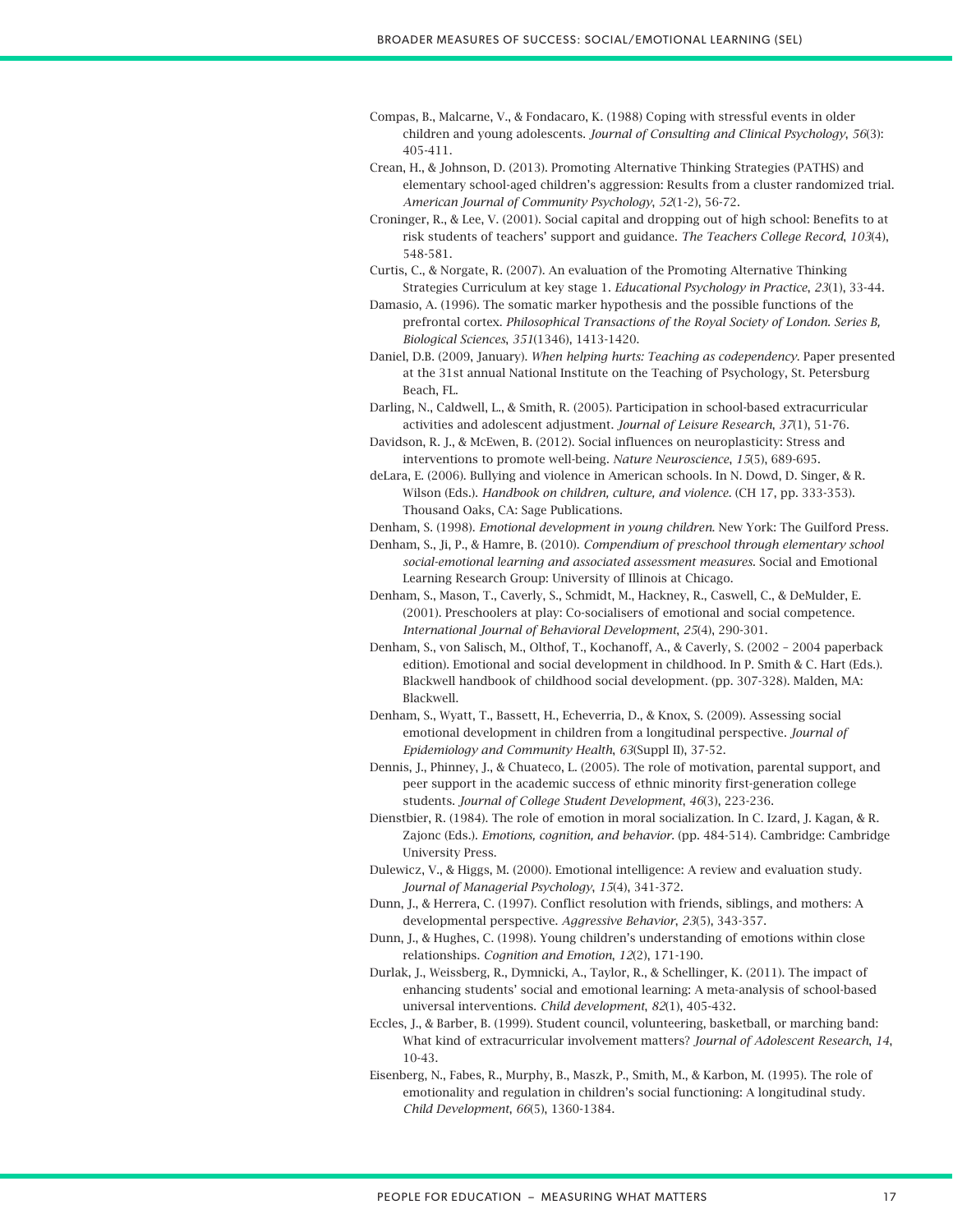Eisenberg, N., Fabes, R., Shepard, S., Murphy, B., Guthrie, I., Jones, S., Friedman, J., Poulin, R., & Maszk, P. (1997). Contemporaneous and longitudinal prediction of children's social functioning from regulation and emotionality. *Child Development*, *68*(4), 642-664.

- Eisenberg, N., Fabes, R., & Spinrad, T. (2006). Prosocial development. In W. Damon, R. Lerner, & N. Eisenberg (Eds.), *Handbook of child psychology, volume 3, social, emotional, and personality development, 6th edition* (pp. 646-718). New York: Wiley.
- Eisenberg, N., Spinrad, T., Fabes, R., Reiser, M., Cumberland, A., Shephard, S., Valient, C., Losoya, S., Guthrie, I., & Thompson, M. (2004). The relation of effortful control and impulsivity to children's resiliency and adjustment. *Child Development*, *75*, 25-46.
- Eisenberg, N., Spinrad, T., & Morris, A. (2014). Empathy-related responding in children. In M. Killen & J. Smetana (Eds.). *Handbook of moral development* (2nd ed.), (pp. 184-207). New York: Psychology Press.
- Elias, M., Gara, M., Schuyler, T., Branden-Muller, L., & Sayette, M. (1991). The promotion of social competence: Longitudinal study of a preventive school-based program. *American Journal of Orthopsychiatry*, *61*(3), 409-417.
- Erikson, E. (1968). *Identity, youth, and crisis*. New York: W.W. Norton.
- Factor, P., Rosen, P., & Reyes, R. (2013). The relation of poor emotional awareness and externalizing behavior among children with ADHD. *Journal of Attention Disorders* XX(X), I-X. (epub ahead of print.)
- Feldman, A., & Matjasko, J. (2005). The role of school-based extracurricular activities in adolescent development: A comprehensive review and future directions. *Review of Educational Research*, *75*(2), 159-210.
- Flay, B. (2012, January). *Randomized evaluation of the Positive Action Pre-K program*. Retrieved from: https://www.positiveaction.net/research/downloads/pre-kindergarten 2012.pdf
- Fogel, A. (1993). *Developing through relationships: Origins of communication, self, and culture*. Chicago: University of Chicago Press.
- Fogel, A., King, B., & Shanker, S. (Eds.). (2007). *Human development in the twenty-first century: Visionary ideas from systems scientists*. Cambridge: Cambridge University Press.
- Fredericks, J., Blumenfeld, P., & Paris, A. (2004). School engagement: Potential of the concept, state of the evidence. *Review of Educational Research*, *74*(1), 59-109.
- Frijda, N. (2007). *The laws of emotion*. Mahwah, NJ: Lawrence Erlbaum Associates.
- Ginsberg, K., Durbin, D., García- España, J., Kalicka, E., & Winston, F. (2009). Associations between parenting styles and teen-driving, safety-related behaviors and attitudes. *Pediatrics*, *124*, 1040-1051.
- Goleman, D. (1995). *Emotional intelligence*. New York: Bantam Dell.
- Gottlieb, G. (1997). *Synthesizing nature-nuture: Prenatal roots of instinctive behavior*. Hillsdale, NJ: Lawrence Erlbaum Associates.
- Greenberg, M., & Kusche, C. (1998). Preventive intervention for school-aged deaf children: ThePATHS Curriculum. *Journal of Deaf Studies and Deaf Education*, *3*, 49-63.
- Greenberg, M., Kusche, C., Cook, E., & Quamma, J. (1995). Promoting emotional competence in school-aged children: The effects of the PATHS Curriculum. *Development and Psychopathology*, *7*, 117-136.
- Greenspan, S. (1994). *Playground politics: Understanding the emotional life of your school-age child*. Cambridge, MA: Da Capo Press.
- Greenspan, S. (with Benderly, B.). (1997). *The growth of the mind: and the endangered origins of intelligence*. Reading, MA: Addison-Wesley.
- Greenwald, A., & Gilmore, G. (1997). Grading leniency is a removable contaminant of student ratings. *The American Psychologist*, *52*, 1209-1217.
- Griffin, B. (2004). Grading leniency, grade discrepancy, and student ratings of instruction. *Contemporary Educational Psychology*, *29*, 410-425.
- Guévremont, A., Findlay, L., & Kohen, D. (2014). Organized extracurricular activities: Are in school and out-of-school activities associated with different outcomes for Canadian children?. *Journal of School Health*, *84*(5), 317-325.
- Haggerty, K., Elgin, J., & Woolley, A. (2011). *Social-emotional learning assessment measures for middle school youth*. Social Development Research Group: University of Washington.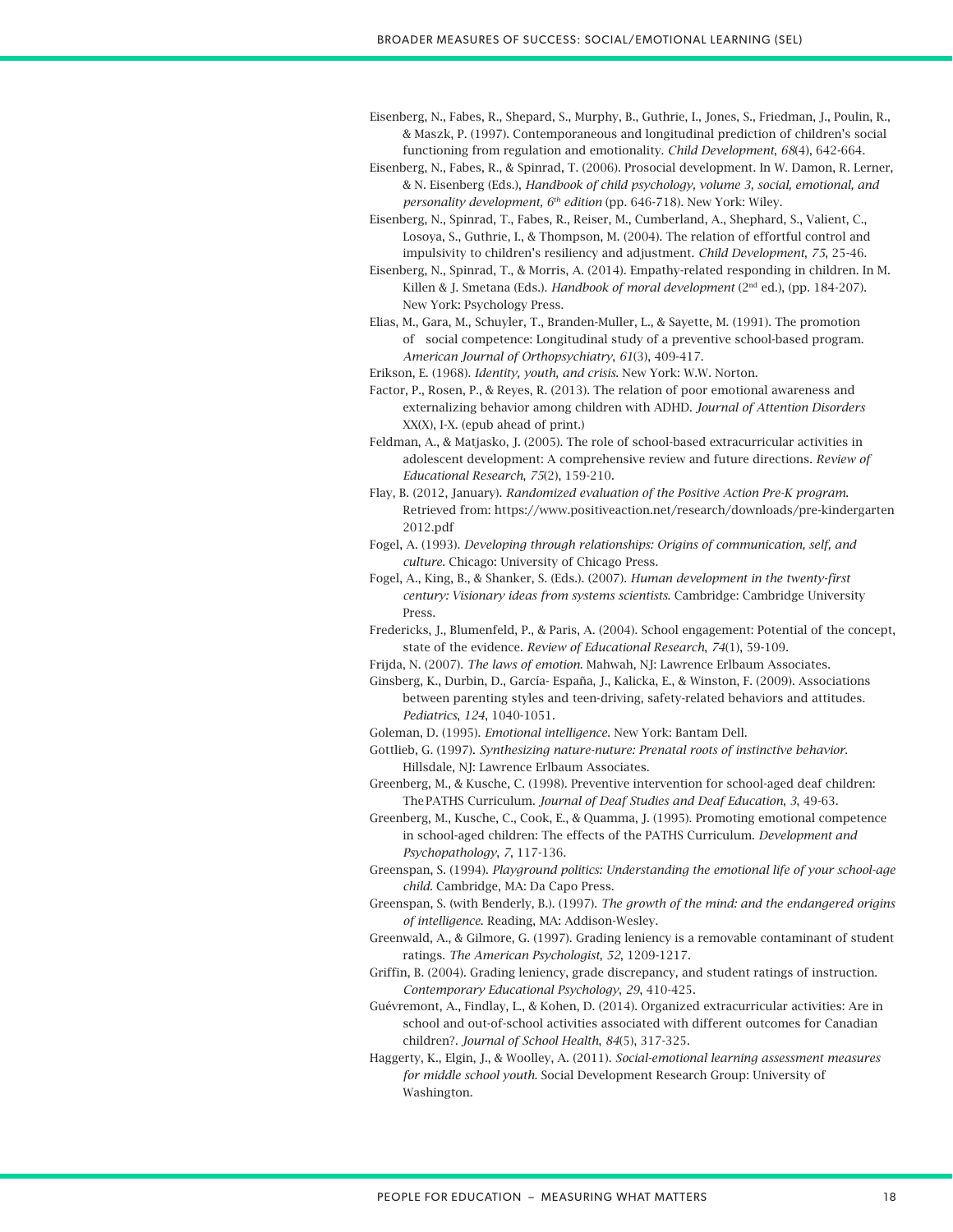- Hahn, R., Fuqua-Whitley, D., Wetherington, H., Lowy, J., Liberman, A., Crosby, A., Fullilove, M., Johnson, R., Moscicki, E., Price, L., Snyder, S., Tuma, F., Cory, S., Stone, G., Mukhopadhaya, K., Chattopadhyay, S., & Dahlberg, L. (2007). Effectiveness of universal school-based programs to prevent violent and aggressive behavior: A systematic review. *American Journal of Preventive Medicine*, *33*(2), (Suppl), S114-S129.
- Hamre, B., & Pianta, R. (2001). Early teacher-child relationships and the trajectory of children's school outcomes through eighth grade. *Child Development*, *72*(2), 625-638.
- Hamre, B., & Pianta, R. (2005). Can instructional support in the first grade classroom make a difference for children at risk for school failure? *Child Development*, *76*(5), 949-967.
- Harter, S. (2006). The self. In W. Damon, R. Lerner, & N. Eisenberg (Eds.), *Handbook of child psychology, volume 3, social, emotional, and personality development, 6th edition* (pp.505-570). New York: Wiley.
- Hatti, J. *Visible learning: A synthesis of over 800 meta-analyses relating to achievement*. New York: Routledge
- Heckhausen, J., Wrosch, C., & Schulz, R. (2010). A motivational theory of life-span development. *Psychological Review*, *117*(3), 32-60.
- Hoy, W., & Woolfolk, A. (1993). Teachers' sense of efficacy and the organizational health of schools. *The Elementary School Journal*, *93*(4), 355-372.
- Izard, C., Fine, S., Schultz, D., Mostow, A., Ackerman, B., & Youngstrom, E. (2001). Emotional knowledge as a predictor of social behavior and academic competence in children at risk. *Psychological Science*, *12*, 18-23.
- Kam, C., Greenberg, M., & Kusche, C. (2004). Sustained effects of the PATHS Curriculum on the social and psychological adjustment of children in special education. *Journal of Emotional and Behavioral Disorders*, *12*, 66-78.
- Kees, N. (2003). Creating safe learning environments. In W. Timpson, S. Canetto, E. Borrayo, & R. Yang (Eds.), *Teaching diversity: Challenges and complexities, identities and integrity*. Madison, WI: Atwood Publishing Co.
- Kochanska, G., Murray, K., & Coy, K. (1997). Inhibatory control as a contributor to conscience in childhood: From toddler to early school age. *Child Development*, *68*(2), 263-277.
- Kurtines, W., & Gewirtz, J. (Eds.). (1996). *Moral development: An introduction*. Boston: Allyn & Bacon.
- Ladd, G., Birch, S., & Buhs, E. (1999). Children's social and scholastic lives in kindergarten: Related spheres of influence?. *Child Development*, *70*(6), 1373-1400.
- Lamborn, S., Mounts, N., Steinberg, L., & Dornbusch, S. (1991). Patterns of competence and adjustment among adolescents from authoritative , authoritarian, indulgent, and neglectful families. *Child Development*, *62*(5), 1049-1065.
- Larson, R. (2000). Toward a psychology of positive youth development. *American Psychologist*, *55*(1), 170-183.
- LeDoux, J. (1998). The emotional brain: The mysterious underpinnings of emotional life. New York: Simon & Schuster Paperbacks.
- Lemerise, E., & Harper, B. (2014). Emotional competence and social relations. In K. Hansen Lagattuta (Ed). *Children and emotion: New insights into developmental affective science*. (pp. 57-66). Basel: Karger.
- Lewin, Lippitt & White (1939) Patterns of aggressive behavior in experimentally created social climates. Journal of Social Psychology, 10, 271-30
- Lewis, K., DuBois, D., Bavarian, N., Acock, A., Silverthorn, N., Day, J., Ji, P., Vuchnich, S., & Flay, B. (2013) Effects of Positive Action on the emotional health of urban youth: A cluster-randomized trial. *Journal of Adolescent Health*, *53*: 706-711.
- Lewis, M. (1992). *Early socioemotional predictors of cognitive competence at four years*. Toronto: Ontario Institute for Studies in Education.
- Lewis, M. (2005). Bridging emotion theory and neurobiology through dynamic systems modeling. *Behavioral and brain sciences*, *28*(2), 169-194.
- Lewis, M., Granic, I., & Lamm, C. (2006). Behavioral differences in aggressive children linked with neural mechanisms of emotional regulation. *Annals of the New York Academic of Sciences*, *1094*, 164-177.
- Lewis, R. (2001). Classroom discipline and student responsibility: the students' view. *Teaching and Teacher Education*, *17*, 307-319.
- Love, D., & Kotchen, M. (2010). Grades, course evaluations, and academic incentives. *Eastern Economic Journal*, 36, 151-163.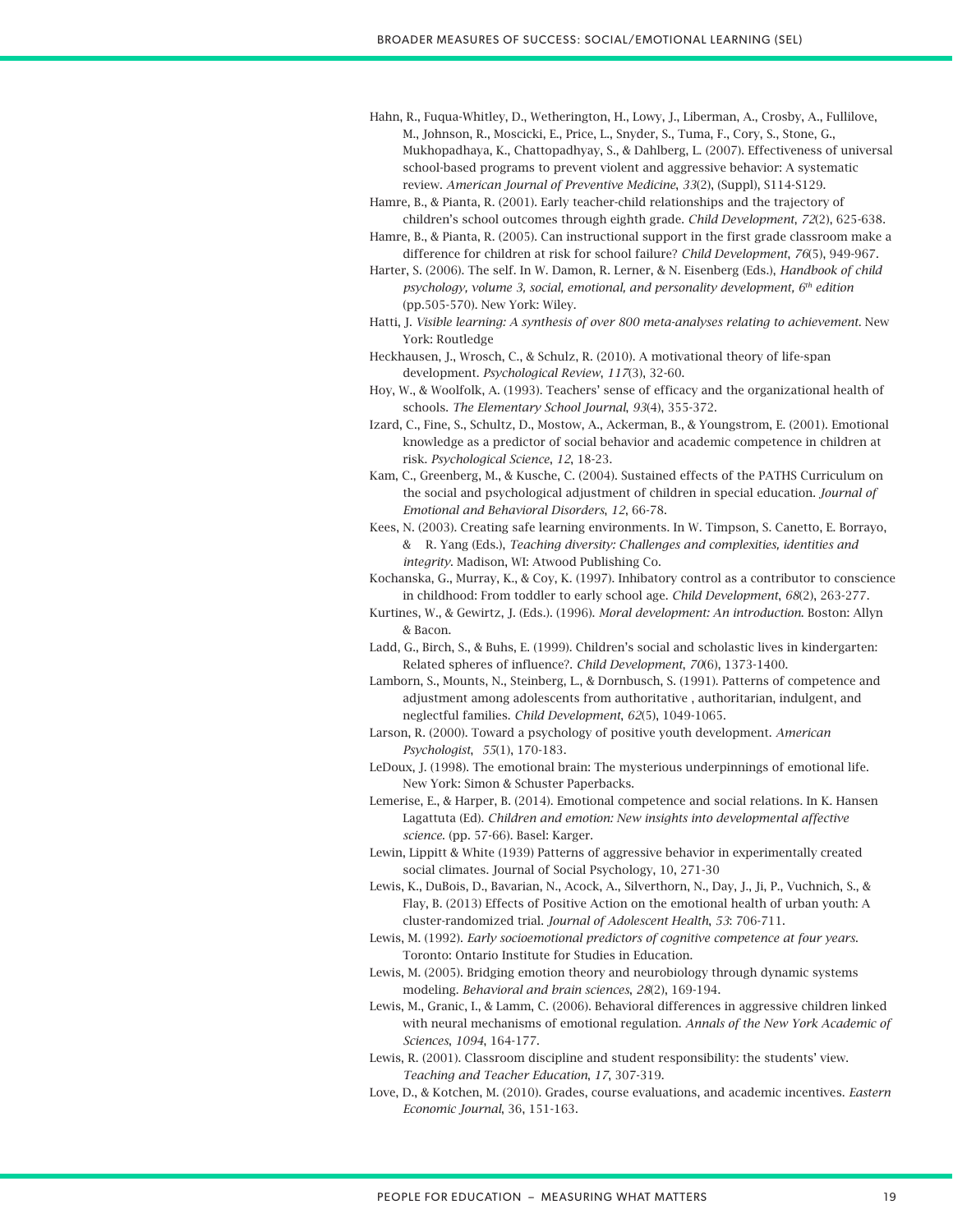- Lovett, B., & Sheffield, R. (2007). Affective empathy deficits in aggressive children and adolescents: A critical review. *Clinical Psychology Review*, *27*, 1-13.
- Loveland, K. A. (2005). Social-emotional impairment and self-regulation in autism spectrum disorders. In J. Nadel & D. Muir (Eds.) *Emotional development: Recent research review*. (pp. 365-382). New York: Oxford University Press.
- Mahler, M. (1975). *The psychological birth of the human infant: Symbiosis and individuation*. New York: Basic Books.
- Malti, T., Ribeaud, D., & Eisner, M. (2011). The effects of two universal preventive interventions to reduce children's externalizing behavior: A cluster-randomized trial. *Journal of Clinical Child and Adolescent Psychology*, *40*(5), 677-692.
- Malti, T., Ribeaud, D., & Eisner, M. (2012). Effectiveness of a universal school-based social competence program: The role of child characteristics and economic factors. *International Journal of Conflict and Violence*, *6*(2), 249-259.
- Marsh, H.W., & Roche, L.A. (2000). Effects of grading leniency and low workload on students' evaluation of teaching: Popular myth, bias, validity, or innocent bystanders? *Journal of Educational Psychology*, *92*, 202-228.
- McCain, M., Mustard, J., & Shanker, S. (2007). *Early Years Study 2: Putting science into action*. Toronto: Council for Early Child Development.
- Mental Health Commission of Canada. (2012). *Changing directions, changing lives: The Mental Health Strategy for Canada*. Calgary, AB: Mental Health Commission of Canada. (Available at: http://strategy.mentalhealthcommission.ca/pdf/strategy-text-en.pdf.)
- Mischel, W., Shoda, Y., & Rodriguez, M. (1989). Delay of gratification in children. *Science*, *244*(4907), 933-938.
- Moffitt, T., Arseneault, L., Belsky, D., Dickson, N., Hancox, R., Harrington, H., Houts, R., Poulton, R., Roberts, B., Ross, S., Sears, M., Thomson, W., & Caspi, A. (2011). A gradient of childhood self-control predicts health, wealth, and public safety*. Proceedings of the National Academy of Sciences of the United States of America*, *108*(7), 2693-2698.
- Mugny, G., Chatard, A., & Quiamzade, A. (2006). The social transmission of knowledge at the university: Teaching style and epistemic dependence. *European Journal of Psychology of Education*, *21* (4), 413-427.
- Mullen, G.E., & Tallent-Runnels, M.K. (2006). Student outcomes and perceptions of instructors' demands and support in online and traditional classrooms. *Internet and Higher Education*, *9*(4), 257-266.
- Newman, F., Rutter, R., & Smith, M. (1989) Organizational factors that affect teachers' sense of efficacy, community and expectations. *Sociology of Education*, *62*, 221-238.
- O'Keefe, M. (2005, April). Teen dating violence: A review of risk factors and prevention efforts. Retrieved from: http://new.vawnet.org/assoc\_files\_vawnet/ar\_ teendatingviolence.pdf
- Parker, R., & Buriel, R. (2006). Child development and the family. In W. Damon, R. Lerner, & N. Eisenberg (Eds.), *Handbook of child psychology, volume 3, social, emotional, and personality development, 6<sup>th</sup> edition* (pp. 429-504). New York: Wiley.
- Paulussen-Hoogeboom, M., Stams, G., Hermanns, J., Peetsma, T., & van den Wittenboer, G. (2008). Parenting style as a mediator between children's negative emotionality and problematic behavior in early childhood. *Journal of Genetic Psychology*, *169*, 209-226.
- Payton, J., Weissberg, R., Durlak, J., et al. (2008). *The positive impact of social and emotional learning for kindergarten to 8th-grade students: Findings from three scientific reviews*. Chicago, IL: Collaborative for Academic, Social, and Emotional Learning.
- Pellerin, L. (2004). Applying Baumrind's parenting typology to high schools: Toward a middle range theory of authoritative socialization. *Social Science Research*, *34*(2), 283- 303.
- Perry, N. (1998). Young children's self-regulated learning and contexts that support it. *Journal of Educational Psychology*, *90*, 715-729.
- Pollatos, O., Gramann, K., & Schandry, R. (2007). Neural systems connecting interoceptive awareness and feelings. *Human Brain Mapping*, *28*, 9-18.
- Quiamzade, A., Mugny, G., & Falomir-Pichastor, J. (2009). Epistemic constraint and teaching style. *European Journal of Psychology of Education*, *24*, 181-190.
- Raver, C., & Knitzer, J. (2002). *Ready to Enter: What Research Tells Policymakers About Strategies to Promote Social and Emotional School Readiness Among Three- and Four Year-Old Children*. New York: National Center for Children in Poverty.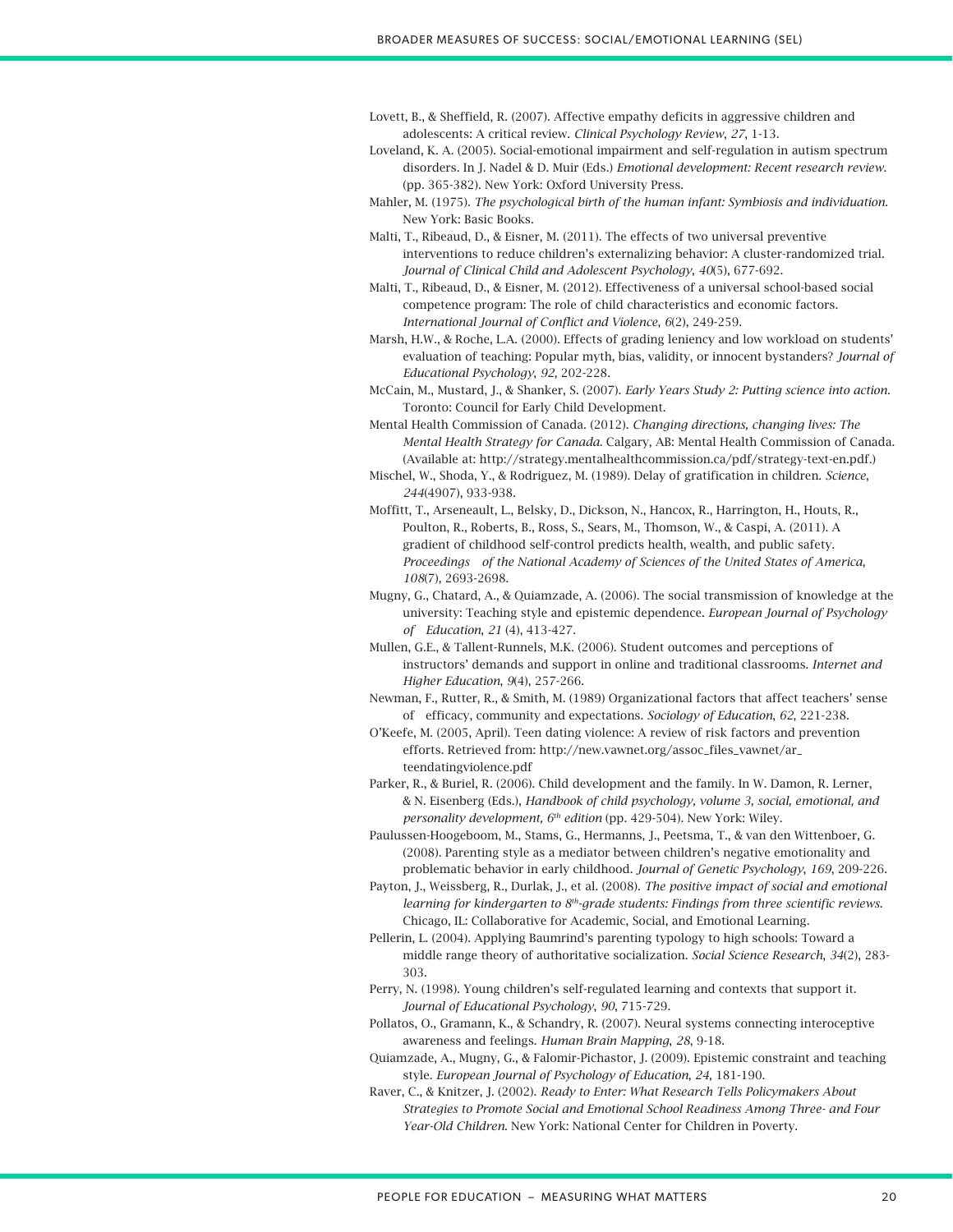- Rigby, K. & Slee, P.T. (1993) Dimensions of interpersonal relating among Australian school children and their implications for psychological wellbeing. *Journal of Social Psychology*, *1331*, 33-42.
- Robinson, C., Mandleco, B., Olsen, S., & Hart, C. (2001). The parenting styles and dimensions questionnaire (PSDQ). In J. Touliatos, B. Perlmutter, & M. Straus (Eds.). *Handbook of family measurement techniques, Vol. 3*. Thousand Oaks, CA: Sage.
- Rothon, C., Head, J., Klineberg, E., & Stansfeld, S. (2011). Can social support protect bullied adolescents from adverse outcomes? A prospective study on the effects of bullying on the educational achievement and mental health of adolescents at secondary schools in East London. *Journal of Adolescence*, *34*(3), 579-588.
- Saarni, C. (1999). *The development of emotional competence*. New York: The Guilford Press.
- Salovey, P. & Mayer, J. D. (1990). Emotional intelligence. *Imagination, Cognition, and Personality*, *9*, 185-211.
- Schmidt, S., Flay, B., & Lewis, K. (2014) A pilot evaluation of the Positive Action prekindergarten program. *Early Child Development and Care*, http://dx.doi.org/10.10 80/03004430.2014.903942
- Schonert-Reichl, K., Smith, V., Zaidman-Zait, A., & Hertzman, C. (2012). Promoting children's prosocial behaviors in school: Impact of the "Roots of Empathy" program on the social and emotional competence of school-aged children. *School Mental Health*, *4*, 1-21.
- Schore, A. (1996). The experience-dependent maturation of a regulatory system in the orbital prefrontal cortex and the origin of developmental psychopathology. *Development and Psychopathology*, *8*(1), 59-87.
- Schunk, D & B Zimmerman (1998) *Self-Regulated learning*. The Guildford Press.
- Shenk, D. (2010). *The genius in all of us: Why everything you've been told about genetics, talent and IQ is wrong*. New York: Random House, Inc.
- Shonkoff, J., & Phillips, D. (2000). From neurons to neighbourhoods: The science of early childhood development. Washington, D.C.: National Academy Press.
- Siegel, D. (2013). *Brainstorm: The power and purpose of the teenage brain*. New York: Jeremy P. Tarcher/Penguin.
- Silk, J., Steinberg, L., & Morris, A. (2003). Adolescents' emotion regulation in daily life: Links to depressive symptoms and problem behaviors. *Child Development*, *74*, 1869-1880.
- Skiba, R., & Peterson, R. (2000). School discipline at a crossroads: From zero tolerance to early response. *Exceptional Children*, *66*(3), 335-347.
- Skinner, E., & Belmont, M. (1993). Motivation in the classroom: Reciprocal effects of teacher behavior and student engagement across the school year. *Journal of Educational Psychology*, *85*(5), 571-581.
- Sklad, M., Diekstra, R., De Ritter, M., Ben, J., & Gravestein, C. (2012). Effectiveness of school based universal social, emotional, and behavioral programs: Do they enhance students' development in the area of skill, behavior, and adjustment?. *Psychology in the Schools*, *49*(9), 892-909.
- Snyder, T., & Bassett, J. (2011, February 26). *Permissive, authoritarian, and authoritative professors: Applying the concept of parenting styles to the college classroom*. Poster presented at the Southeastern Conference on the Teaching of Psychology, Atlanta, GA.
- Snyder, F., Flay, B., Vuchinich, S., Acock, A., Washburn, I., Beets, M, & Li, K. (2010) Impact of a social-emotional and character development program on school-level indicators of academic achievement, absenteeism, and disciplinary outcomes: A matched-pair, cluster randomized, controlled trial. *Journal of Research on Educational Effectiveness*, *3*: 26-55.
- Snyder, F., Vuchnich, S., Acock, A., Washburn, I., and Flay, B. (2012) Improving elementary school quality through the use of a social emotional and character development program: A matched-pair, cluster-randomized, controlled trial at Hawai'i. *Journal of School Health*, *82*: 11-20.
- Solomon, D., Battistich, V., Watson, M., Schaps, E., & Lewis, C. (2000). A six-district study of educational change: Direct and mediated effects of the Child Development Project. *Social Psychology of Education*, *4*, 3-51.
- Solomon, D., Watson, M., Delucchi, K., Schaps, E., & Battistich, V. (1996). Creating classrooms that students experience as communities. *Journal of Community Psychology*, *24*(6), 719748.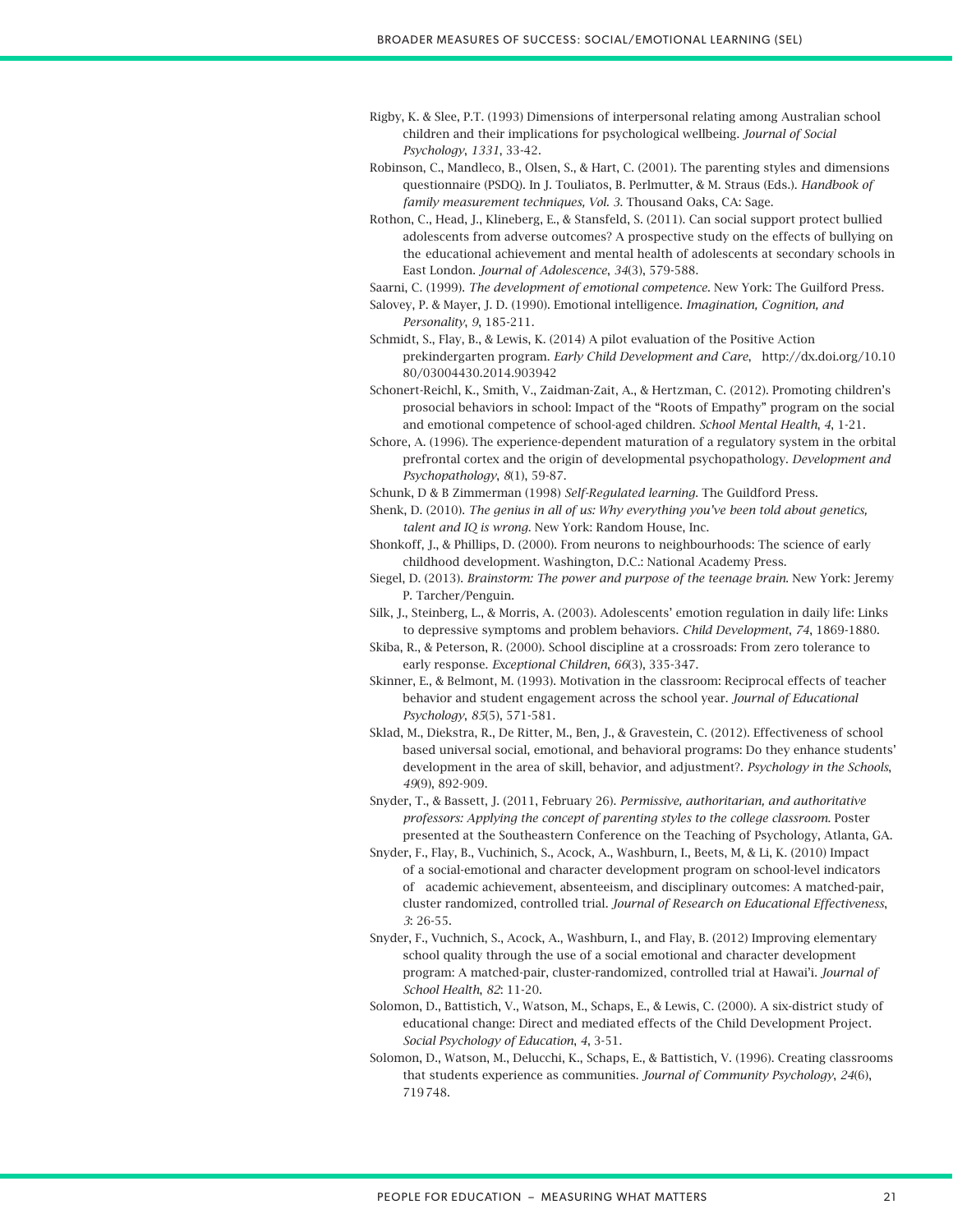- Southam-Gerow, M., & Kendall, P. (2002). Emotion regulation and understanding: Implications for child psychopathology and therapy. *Clinical Psychology Review*, *22*(2), 189-222.
- Spoon, J., Cicchetti, D., & Rogosch, F. (2013). A longitudinal study of emotion regulation, emotion lability-negativity, and internalizing symptomatology in maltreated and nonmaltreated children. *Child Development*, *84*(2), 512-527.
- Steinberg, L., Elmen, J., & Mounts, N. (1989). Authoritative parenting, psychosocial maturity, and academic success among adolescents. *Child Development*, *60*, 1424-1436.
- Sroufe, L., Schork, E., Motti, F., Lawroski, N., & LaFreniere, P. (1984). The role of affect in social competence. In C. Izard, J. Kagan, & R. Zajonc (Eds.). *Emotions, cognition, and behavior*. (pp. 289-319). Cambridge: Cambridge University Press.
- Sutherland, F. (1994). Teachers' perceptions of school climate. Retrieved from http://files. eric.ed.gov/fulltext/ED379214.pdf
- Tinto, V. (1993). *Leaving college: Rethinking the causes and cures of student attrition*. Chicago: University of Chicago Press.
- Thompson, R. (2006). The development of the person: Social understanding, relationships, conscience, self. In W. Damon, R. Lerner, & N. Eisenberg (Eds.). *Handbook of child psychology: Vol. 3 Social, emotional, and personality development* (6<sup>th</sup> ed., pp. 24-98). New York: Wiley.
- Tomkins, S. (1962). *Affect, imagery, consciousness, Vol. I, The positive affects*. New York: Springer.
- Tomkins, S. (1963). *Affect, imagery, consciousness, Vol. II, The negative affects*. New York: Springer.
- Tremblay, R. (2000). The development of aggressive behavior during childhood: What have we learned in the past century? *International Journal of Behavioral Development*, *24*(2), 129-141.
- Tucker, D. (2007). *Mind from body: experience from neural structure*. New York: Oxford University Press, Inc.
- Vitaro, F., Brendgen, M., & Tremblay, R. (2002). Reactively and proactively aggressive children: Antecedent and subsequent characteristics. *Journal of Child Psychology and Psychiatry*, *43*(4), 495-505.
- Voelkl, K. (1995). School warmth, student participation, and achievement. *Journal of Experimental Education*, *63*(2), 127-138.
- Vygotsky, L. S. (1962). *Thought and Language.* Cambridge MA: MIT Press.
- Warren, J., Bohanon-Edmonson, H., Turnball, A., Sailor, W., Wickham, D., Griggs, P., & Beech, S. (2006). School-wide positive behavior support: Addressing behavior problems that impede student learning. *Educational Psychology Review*, *18*(2), 187-198.
- Washburn, I., Acock, A., Vuchinich, S., Snyder, F., Li, K., Ji, P., Day, J., DuBois, D., & Flay, B. (2011) Effects of a social-emotional and character development program on the trajectory of behaviours associated with social emotional and character development: Findings from three randomized trials. *Prevention Science*, *12*: 314-323.
- Weissberg, R. P. & Cascarino, J (2013). Academic learning + social-emotional learning = national priority. Phi Delta Kappan, 95 (2): 8-13.
- Wentzel, K. (1997). Social relationships and motivation in middle school: The role of parents, teachers, and peers*. Journal of Educational Psychology*, *90*(2), 202-209.
- Wentzel, K. (2002). Are effective teachers like good parents? Teaching styles and student adjustment in early adolescence. *Child Development*, *73*, 287-301.
- Wentzel, K. (2005). Peer relationships, motivation, and academic performance at school. In A. Elliot & C. Dweck (Eds.). *Handbook of competence and motivation*. (pp. 279-296). New York: The Guilford Press.
- Wentzel, K., & Caldwell, K. (1997). Friendships, peer acceptance, and group membership: Relations to academic achievement in middle school. *Child Development*, *68*(6), 1198- 1209.
- Wolfgang, C.H. (2001). *Solving Discipline and Classroom Management Problems: Methods and Models for Today's Teachers*. New York: John Wiley and Sons.
- Woolley, M., & Bowen, G. (2007). In the context of risk: Supportive adults and the school engagement of middle school students*. Family Relations*, *56*(1), 92-104.
- Wyman, P., Cowan, E., Work, W., & Kerley, J. (1993). The role of children's future expectations on self-esteem functioning and adjustment to life stress: A prospective studyof urban at-risk children. *Development and Psychopathology*, *5*, 649-661.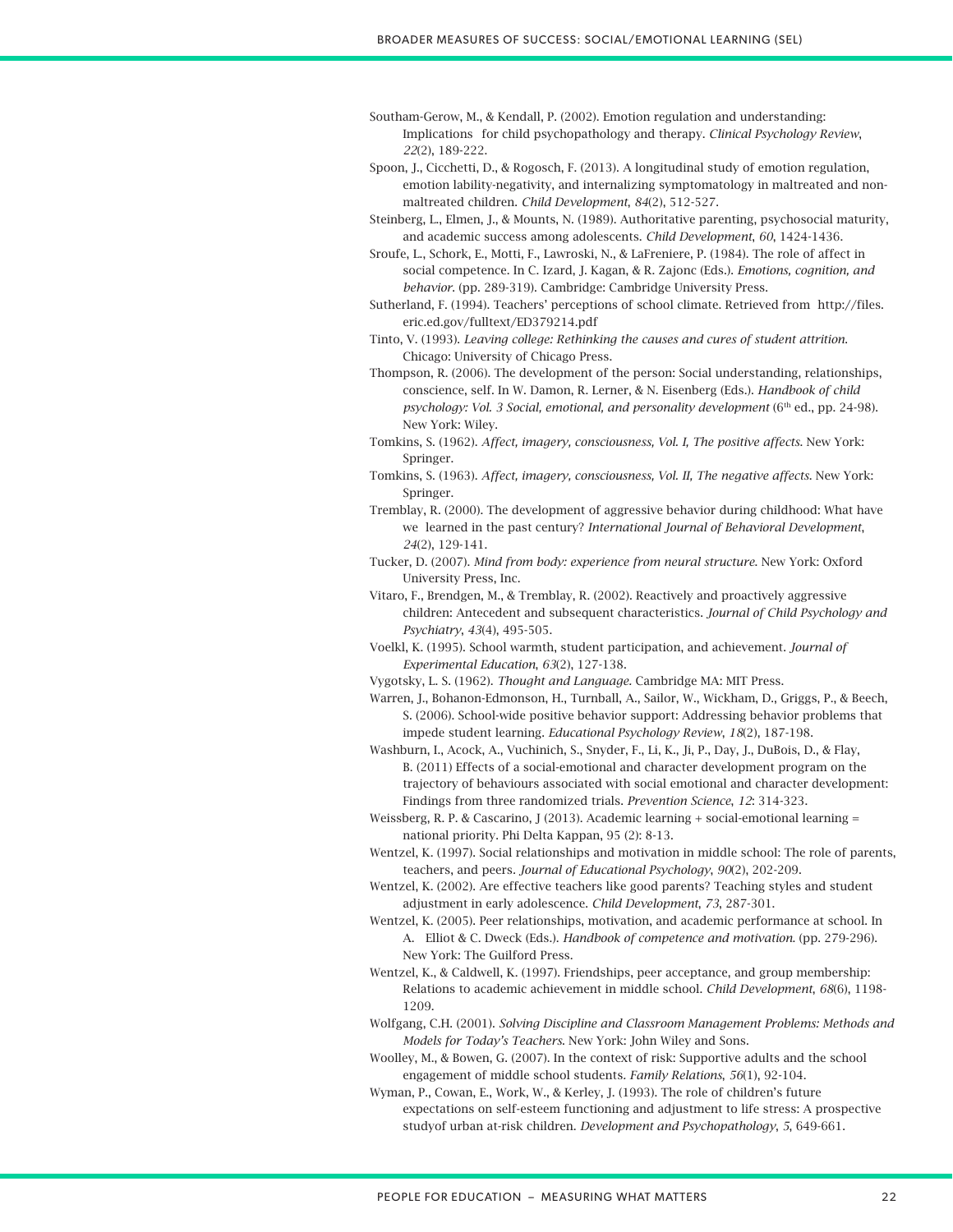- Yerkes, R. M., & Dodson, J. D. (1908). The relation of strength of stimulus to rapidity of habit formation. *Journal of Comparative Neurology and Psychology*, *18*(5), 459-482.
- Yoder, J. (2014). *Teaching the whole child: Instructional practices that supplement social emotional learning in three teacher evaluation frameworks*. American Institutes for Research.
- Zafirakis, E. (2013) Examining interpersonal conflict resolution among persistently antisocial youth – Is this a key mechanism implicated in the persistence of antisocial behaviour? *International Journal of Adolescence and Youth*, DOI: 10.1080/02673843.2013.779586
- Zahn-Waxler., C., Iannotti, R., Cummings, E., & Denham, S. (1990). Antecedents of problem behaviours in children of depressed mothers. *Development and Psychopathology*, *2*(3), 271-291.
- Zimmerman, B. (1995). Self-efficacy and educational development. In A. Bandura (Ed.). *Self efficacy in changing societies*, (pp. 202-231). Cambridge: Cambridge University Press.
- Zimmerman, M. (1990). Taking aim on empowerment research: On the distinction between individual and psychological conceptions. *American Journal of Community Psychology*, *18*(1), 169-177.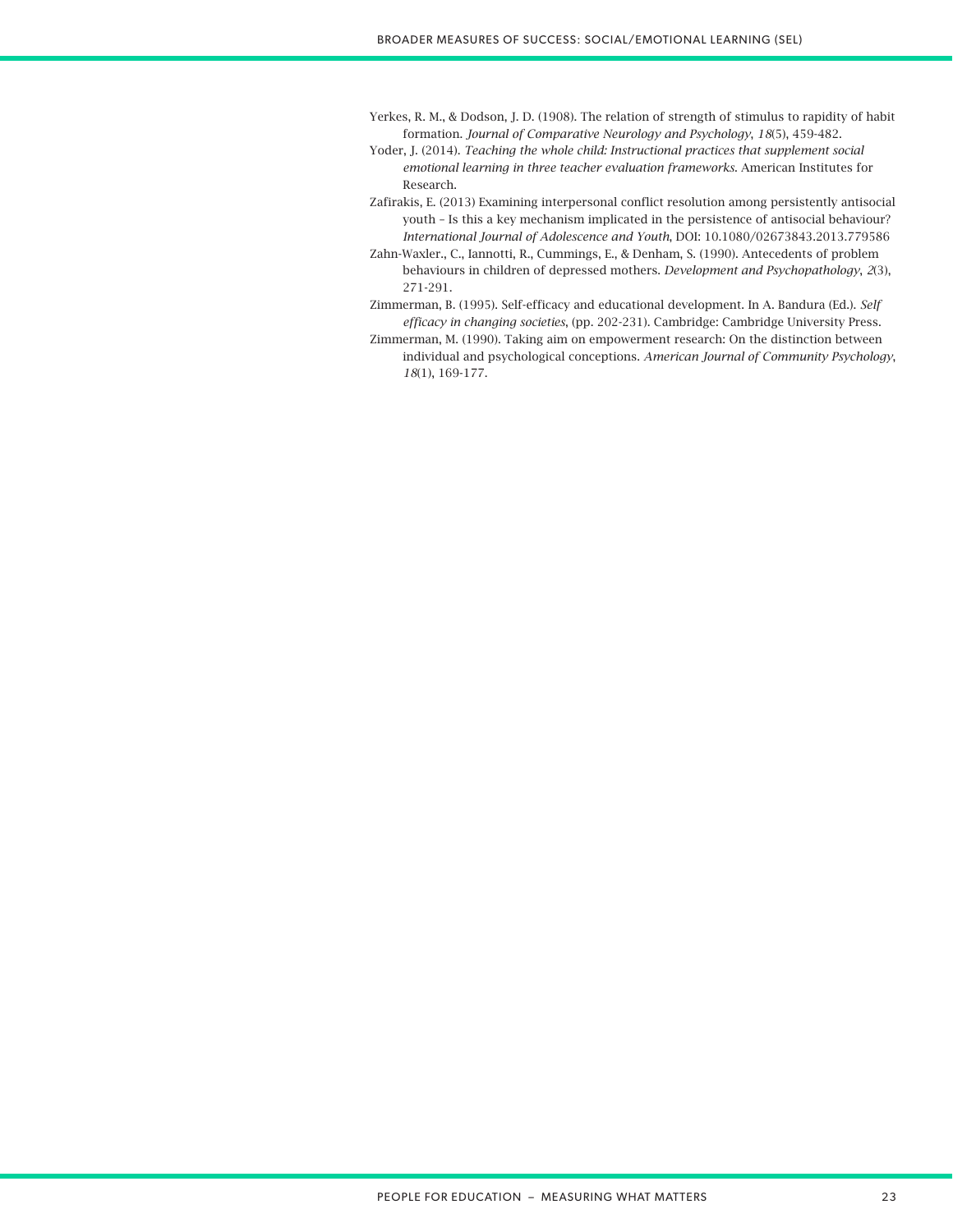People for Education – working with experts from across Canada – is leading a multi-year project to broaden the Canadian definition of school success by expanding the indicators we use to measure schools' progress in a number of vital areas.

The domain papers were produced under the expert guidance of Charles Ungerleider and Directions Evidence and Policy Research Group.

#### NOTICE OF COPYRIGHT AND INTELLECTUAL PROPERTY

The Measuring What Matters reports and papers were developed in partnership with lead authors of each domain paper. Permission to photocopy or otherwise reproduce copyrighted material published in this paper should be submitted to Dr. Stuart Shanker at stuartshanker@gmail.com or People for Education at info@peopleforeducation.ca.

#### DOCUMENT CITATION

This report should be cited in the following manner:

Shanker, S. (2014). *Broader Measures for Success: Social/Emotional Learning*. In Measuring What Matters, People for Education. Toronto: November 8, 2014

## **We are immensely grateful for the support of all our partners and supporters, who make this work possible.**

BROADER MEASURES OF SUCCESS ADVISORY COMMITTEE:

**Annie Kidder**, Executive Director, People for Education

**David Cameron**, Research Director, People for Education

**Charles Ungerleider**, Professor Emeritus, Educational Studies, The University of British Columbia and Director of Research, Directions Evidence and Policy Research Group

**Lindy Amato**, Director, Professional Affairs, Ontario Teachers' Federation

**Nina Bascia**, Professor and Director, Collaborative Educational Policy Program, Ontario Institute for Studies in Education, University of Toronto

**Ruth Baumann**, Partner, Directions Evidence and Policy Research Group

**Kathy Bickmore**, Professor, Curriculum, Teaching and Learning, Ontario Institute for Studies in Education/University of Toronto

**Michelle Boucher**, University of Ottawa, Advisors in French-language education and

**Ron Canuel**, President & CEO, Canadian Education Association

**Ruth Childs**, Associate Professor, Leadership, Higher and Adult Education, Ontario Institute for Studies in Education/University of Toronto

**Jean Clinton**, Associate Clinical Professor, McMaster University, Dept of Psychiatry and Behavioural Neurosciences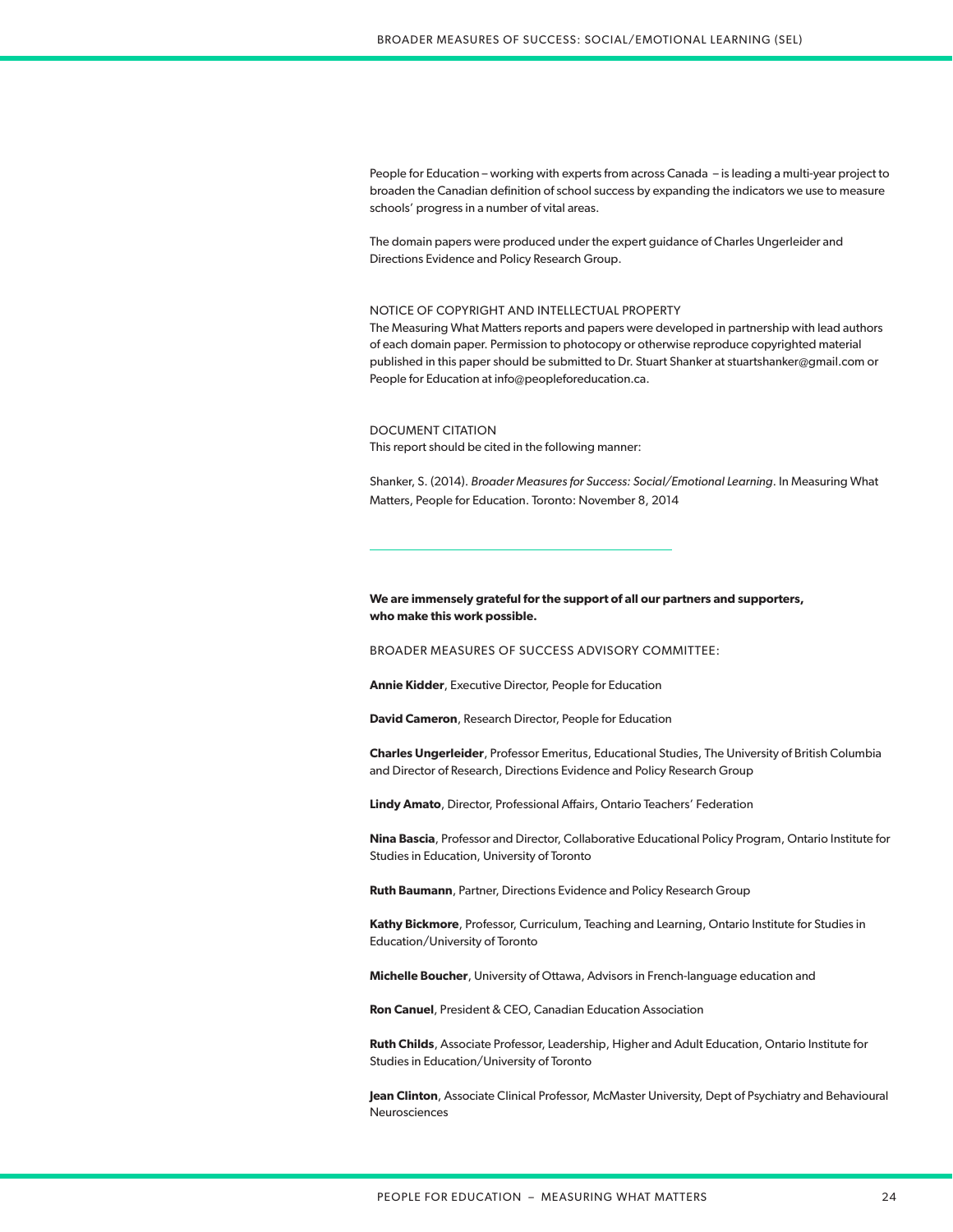**Gerry Connelly**, Director, Policy and Knowledge Mobilization, The Learning Partnership

**J.C. Couture**, Associate Coordinator, Research, Alberta Teachers' Association

**Fiona Deller**, Executive Director, Policy and Partnerships, Higher Education Quality Council of Ontario

**Kadriye Ercikan**, Professor, Measurement, Evaluation and Research Methodology, University of British Columbia

**Bruce Ferguson**, Professor of Psychiatry, Psychology, Dalla Lana School of Public Health, University of Toronto; Community Health Systems Research Group, SickKids

**Joseph Flessa**, Associate Professor, Leadership, Higher and Adult Education, Ontario Institute for Studies in Education, University of Toronto

**Joan M. Green**, O.Ont., Founding Chief Executive Officer of EQAO, International Education Consultant

**Andy Hargreaves**, Thomas More Brennan Chair, Lynch School of Education, Boston College

**Eunice Eunhee Jang**, Associate Professor, Department of Applied Psychology & Human Development, Ontario Institute for Studies in Education, University of Toronto

**Christopher Kotz**, Senior Policy Advisor, Ontario Ministry of Education

**Ann Lieberman**, Stanford Centre for Opportunity Policy in Education, Professor Emeritus, Teachers College, Columbia University

**John Malloy**, Director of Education, Hamilton-Wentworth District School Board

**Roger Martin**, Premier's Chair on Competitiveness and Productivity, Director of the Martin Prosperity Institute, Rotman School of Management, University of Toronto

**Ayasha Mayr Handel**, Ontario Ministry of Children and Youth Services

**Catherine McCullough**, former Director of Education, Sudbury Catholic District School Board

**Robert Ock**, Healthy Active Living Unit, Health Promotion Implementation Branch, Health Promotion Division, Ontario Ministry of Health

**Charles Pascal**, Professor, Ontario Institute for Studies in Education, University of Toronto, **Jennifer Riel**, Associate Director, Desautels Centre for Integrative Thinking, Rotman School of Management, University of Toronto

**Joanne Robinson**, Director of Professional Learning, Education Leadership Canada, Ontario Principals' Council

**Bruce Rodrigues**, Chief Executive Officer, Ontario Education Quality and Accountability Office

**Pasi Sahlberg**, Director General, Centre for International Mobility and Cooperation, Finland

**Alan Sears**, Professor of social studies and citizenship education, University of New Brunswick

**Stuart Shanker**, Research Professor, Philosophy and Psychology, York University; Director, Milton and Ethel Harris Research Initiative, York University; Canadian Self-Regulation Initiative